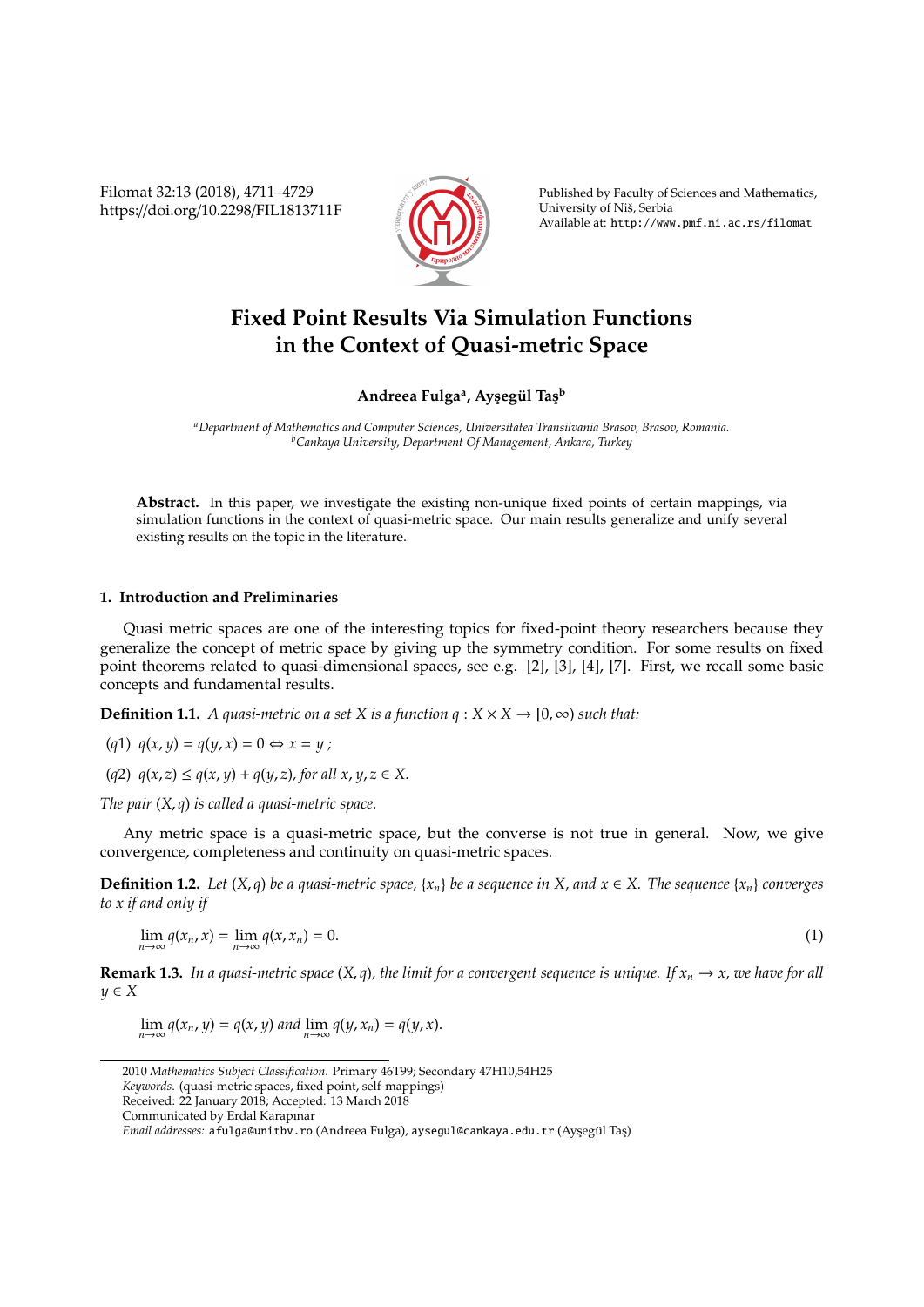**Definition 1.4.** Let  $(X, q)$  be a quasi-metric space and  $\{x_n\}$  be a sequence in X. We say that  $\{x_n\}$  is left-Cauchy if and *only if for every*  $\epsilon > 0$  *there exists a positive integer*  $N = N(\epsilon)$  *such that*  $q(x_n, x_m) < \epsilon$  *for all n*  $\geq m > N$ .

**Definition 1.5.** Let  $(X, q)$  be a quasi-metric space and  $\{x_n\}$  be a sequence in X. We say that  $\{x_n\}$  is right-Cauchy if *and only if for every*  $\epsilon > 0$  *there exists a positive integer*  $N = N(\epsilon)$  *such that*  $q(x_n, x_m) < \epsilon$  *for all m*  $\ge n > N$ *.* 

**Definition 1.6.** Let  $(X, q)$  be a quasi-metric space and  $\{x_n\}$  be a sequence in X. We say that  $\{x_n\}$  is Cauchy if and *only if for every*  $\epsilon > 0$  *there exists a positive integer*  $N = N(\epsilon)$  *such that*  $q(x_n, x_m) < \epsilon$  *for all m, n* > N.

**Remark 1.7.** *A sequence* {*xn*} *in a quasi-metric space is Cauchy if and only if it is left-Cauchy and right-Cauchy.*

**Definition 1.8.** *Let* (*X*, *q*) *be a quasi-metric space. We say that: 1.* (*X*, *q*) *is left-complete if and only if each left-Cauchy sequence in X is convergent. 2.* (*X*, *q*) *is right-complete if and only if each right-Cauchy sequence in X is convergent. 3.* (*X*, *q*) *is complete if and only if each Cauchy sequence in X is convergent.*

**Definition 1.9.** Let  $(X, q)$  be a quasi-metric space. The map  $T : X \to X$  is continuous if for each sequence  $\{x_n\}$  in X *converging to*  $x \in X$ *, the sequence*  $\{Tx_n\}$  *converges to*  $Tx$ *, that is,* 

$$
\lim_{n \to \infty} q(Tx_n, Tx) = \lim_{n \to \infty} q(Tx, Tx_n) = 0
$$
\n(2)

**Definition 1.10.** *A function*  $\varphi$  :  $[0, \infty) \to [0, \infty)$  *is called a comparison function if:* 

- (*c*1) ϕ *is increasing;*
- $(c2)$   $\lim_{n \to \infty} \varphi^n(t) = 0$ , for  $t \in [0, \infty)$ .

**Proposition 1.11.** *If*  $\varphi$  *is a comparison function then:* 

- (*i*) *each*  $\varphi^k$  *is also a comparison function for all*  $k \in \mathbb{N}$ *;*
- (*ii*) ϕ *is continuous at 0;*
- (*iii*)  $\varphi(t) < t$  for all  $t > 0$ .

**Definition 1.12.** *A function*  $\psi$  : [0, ∞) → [0, ∞) *is called a c*−*comparison function if*:

(*cc*1) ψ *is monotone increasing;*

$$
(cc2)\ \ \sum_{n=0}^{\infty}\psi^{n}(t)<\infty, for\ all\ t\in(0,\infty).
$$

*We denote by* Ψ *the family of c*−*comparison functions.*

**Remark 1.13.** *If*  $\psi$  *is a c*−*comparison function, then*  $\psi(t) < t$  *for all t* > 0*.* 

**Remark 1.14.** *A c*−*comparison function is a comparison function.*

In order to unify the several existing fixed point results in the literature, [14], Khojasteh *et al.* introduced the notion of *simulation function* and investigated the existence and uniqueness of a fixed point of certain mappings via simulation functions.

**Definition 1.15.** *A* simulation function *is a mapping*  $\zeta$  :  $[0, \infty) \times [0, \infty) \to \mathbb{R}$  *satisfying the following conditions:* 

(ζ1) ζ(*t*,*s*) < *s* − *t for all t*,*s* > 0*;*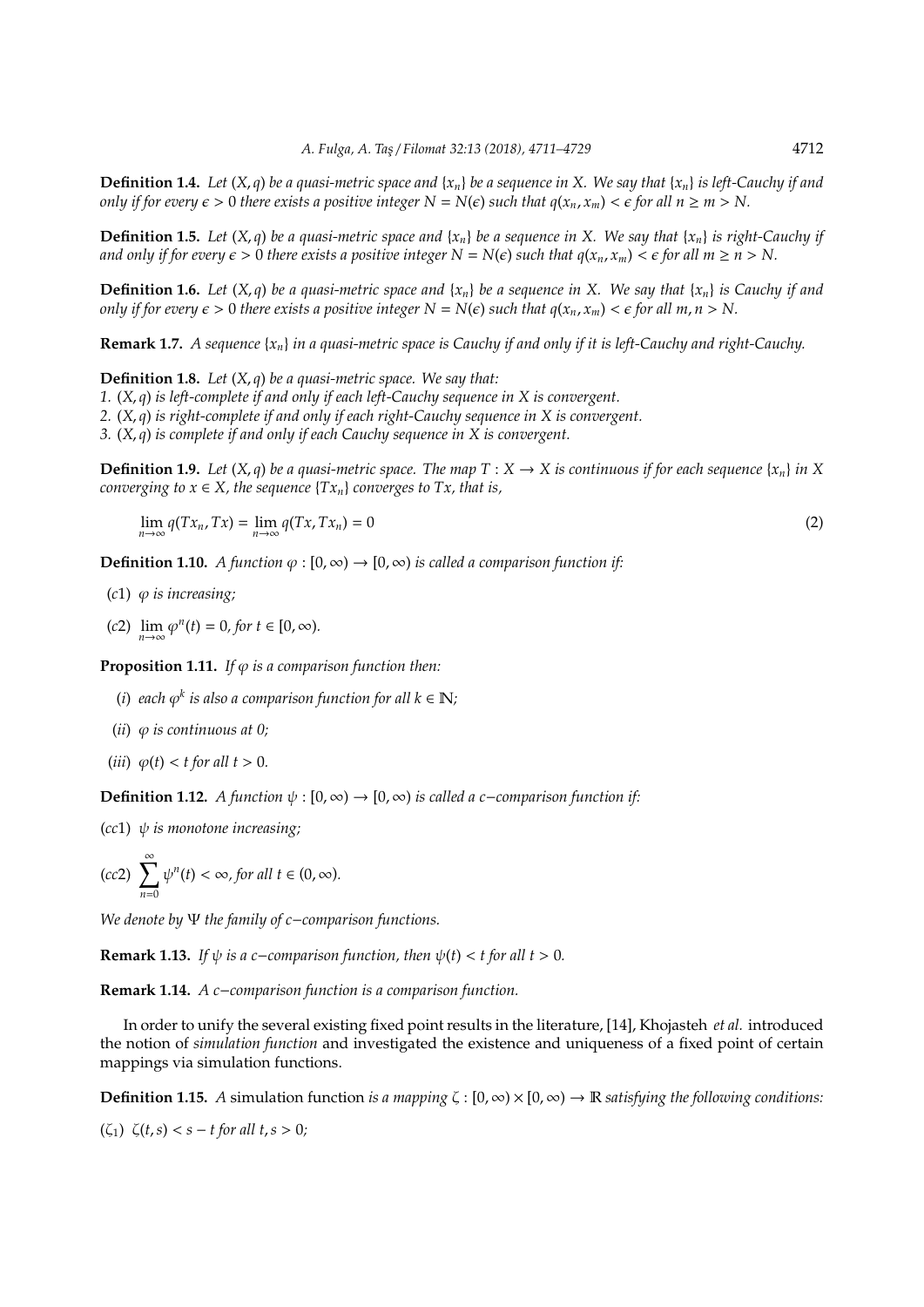$(\zeta_2)$  *if*  $\{t_n\}$ ,  $\{s_n\}$  *are sequences in*  $(0, \infty)$  *such that*  $\lim_{n\to\infty} t_n = \lim_{n\to\infty} s_n > 0$ , *then* 

$$
\limsup_{n \to \infty} \zeta(t_n, s_n) < 0. \tag{3}
$$

*Notice that in [14] there was a superfluous condition* ζ(0, 0) = 0*. Let* Z *denote the family of all simulation functions*  $\zeta : [0, \infty) \times [0, \infty) \to \mathbb{R}$ . Due to the axiom  $(\zeta_1)$ , we have

$$
\zeta(t,t) < 0 \text{ for all } t > 0. \tag{4}
$$

The following example is derived from [2, 14, 15].

**Example 1.16.** *Let*  $\phi_i$ :  $[0,\infty) \to [0,\infty)$ ,  $i = 1, 2, 3$ , be continuous functions with  $\phi_i(t) = 0$  if, and only if,  $t = 0$ . For  $i=1,2,3,4,5,6$ , we define the mappings  $\zeta_i:[0,\infty)\times[0,\infty)\to\mathbb{R}$ , as follows

- (*i*)  $\zeta_1(t,s) = \phi_1(s) \phi_2(t)$  *for all t*,  $s \in [0, \infty)$ , *where*  $\phi_1(t) < t \le \phi_2(t)$  *for all t* > 0.
- (*ii*)  $\zeta_2(t,s) = s \frac{f(t,s)}{g(t,s)}$  $\frac{f(t,s)}{g(t,s)}$ t for all t,  $s \in [0,\infty)$ , *where*  $f, g : [0,\infty)^2 \to (0,\infty)$  are two continuous functions with *respect to each variable such that*  $f(t,s) > g(t,s)$  *for all*  $t,s > 0.$
- (*iii*)  $\zeta_3(t,s) = s \phi_3(s) t$  for all  $t, s \in [0, \infty)$ .
- (*iv*) If  $\varphi : [0, \infty) \to [0, 1)$  *is a function such that*  $\limsup_{t \to r^+} \varphi(t) < 1$  *for all r* > 0*, and we define*

 $\zeta_A(t,s) = s\omega(s) - t$  for all  $s, t \in [0, \infty)$ .

(*v*) If  $\eta$ :  $[0, \infty) \to [0, \infty)$  *is an upper semi-continuous mapping such that*  $\eta(t) < t$  *for all*  $t > 0$  *and*  $\eta(0) = 0$ *, and we define*

$$
\zeta_5(t,s)=\eta(s)-t \qquad \text{for all } s,t\in[0,\infty).
$$

(*vi*) If  $\phi : [0, \infty) \to [0, \infty)$  is a function such that  $\int_0^{\varepsilon} \phi(u) du$  exists and  $\int_0^{\varepsilon} \phi(u) du > \varepsilon$ , for each  $\varepsilon > 0$ , and we define

$$
\zeta_6(t,s) = s - \int_0^t \phi(u) du \quad \text{for all } s, t \in [0,\infty).
$$

*It is clear that each function* ζ*<sup>i</sup>* (*i* = 1, 2, 3, 4, 5, 6) *forms a simulation function.*

In 2012 Samet et al.[16] introduced the notion of  $\alpha-$  admissible mappings, concept which is used frequently in several papers to establish various fixed point results.

**Definition 1.17.** [16] Let  $T : X \to X$  be a mapping and  $\alpha : X \times X \to [0, \infty)$  be a function. We say that T is an α−*admissible if for all x*, *y* ∈ *X we have*

$$
\alpha(x, y) \ge 1 \Rightarrow \alpha(Tx, Ty) \ge 1.
$$

## **2. Main results**

**Definition 2.1.** *A set X is regular with respect to mapping*  $\alpha$  :  $X \times X \rightarrow [0, \infty)$  *if, whenever*  $\{x_n\}$  *is a sequence in* X  $such that \alpha(x_n, x_{n+1}) \geq 1$  *and*  $\alpha(x_{n+1}, x_n) \geq 1$  *for all n and*  $x_n \to x \in X$  *as*  $n \to \infty$ *, then there exists a subsequence*  $\{x_{n(k)}\}$  of  $\{x_n\}$  such that  $\alpha(x_{n(k)}, x) \geq 1$  and  $\alpha(x, x_{n(k)}) \geq 1$  for all n.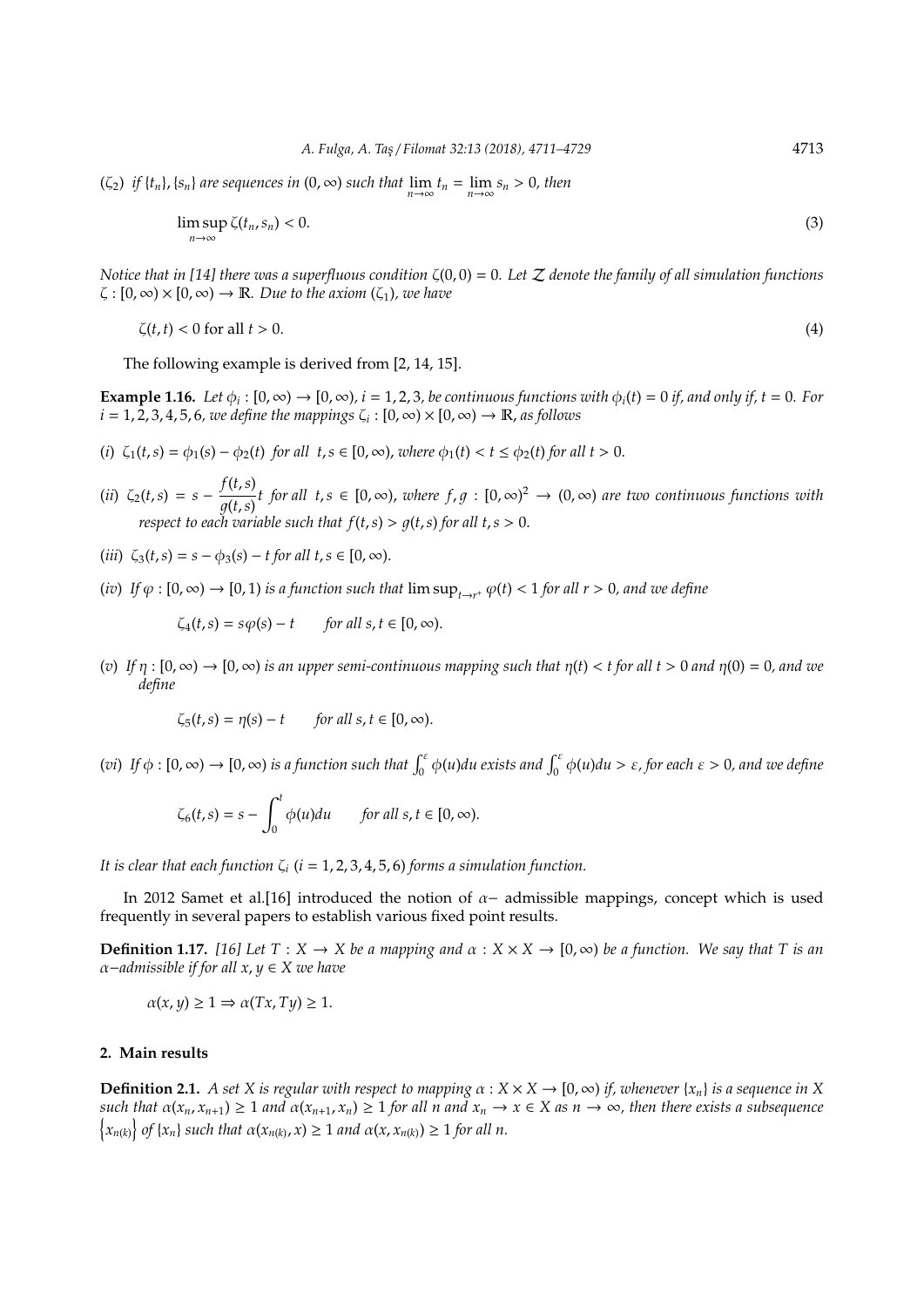**Lemma 2.2.** *Let*  $T : X → X$  *be an*  $α-admissible function$  *and*  $x_n = Tx_{n-1}, n ∈ ℕ$ *. If there exists*  $x_0 ∈ X$  *such that*  $\alpha(x_0, Tx_0) \geq 1$  *and*  $\alpha(Tx_0, x_0) \geq 1$ *, then we have* 

$$
\alpha(x_{n-1}, x_n) \ge 1
$$
 and  $\alpha(x_n, x_{n-1}) \ge 1$ , for all  $n \in \mathbb{N}_0$ .

*Proof.* By assumption, there exists a point  $x_0 \in X$  such that  $\alpha(x_0, Tx_0) \ge 1$ . On account of the definition of {*xn*} ⊂ *X* and owing to the fact that *T* is α− admissible, we derive

$$
\alpha(x_0, x_1) = \alpha(x_0, Tx_0) \ge 1 \Rightarrow \alpha(Tx_0, Tx_1) = \alpha(x_1, x_2) \ge 1.
$$

Recursively, we have

$$
\alpha(x_{n-1}, x_n) \ge 1, \text{ for all } n \in \mathbb{N}_0. \tag{5}
$$

We consider now the case where  $\alpha(Tx_0, x_0) \geq 1$ . By using the same technique as above, we get that

$$
\alpha(x_n, x_{n-1}) \ge 1, \text{ for all } n \in \mathbb{N}_0. \tag{6}
$$

 $\Box$ 

**Theorem 2.3.** *Let*  $(X, q)$  *be a complete quasi-metric space and a map*  $\alpha : X \times X \to [0, \infty)$ *. Suppose that there exist*  $\zeta \in \mathcal{Z}$ ,  $\psi \in \Psi$  and a self-mapping T such that

$$
\zeta(\alpha(x, y)q(Tx, Ty), \psi(q(x, y))) \ge 0,\tag{7}
$$

*for each x*, *y* ∈ *X. Suppose also that*

- (*i*) *T is* α−*admissible;*
- (*ii*) *there exists*  $x_0 \in X$  *such that*  $\alpha(x_0, Tx_0) \ge 1$  *and*  $\alpha(Tx_0, x_0) \ge 1$ *;*
- (*iii*) *either, T is continuous, or*
- (*iv*) *X is regular with respect to mapping* α*.*

*Then, T has a fixed point.*

*Proof.* By (*ii*), there is  $x_0 \in X$  such that  $\alpha(x_0, Tx_0) \ge 1$ . By using this initial point, we define a sequence  $\{x_n\} \subset X$  by  $x_{n+1} = Tx_n = T^n x_0$  for all  $n \in \mathbb{N}$ . Suppose that  $x_{n_0} = x_{n_0+1}$  for some  $n_0 \in \mathbb{N}$ . Then,  $x_{n_0}$  is a fixed point of *T*, that is,  $Tx_{n_0} = x_{n_0}$ . From now, we suppose that  $x_{n+1} \neq x_n$  for all  $n \in \mathbb{N}$ , in other words

 $q(x_{n+1}, x_n) > 0$  and  $q(x_n, x_{n+1}) > 0$ .

By replacing  $x = x_n$  and  $y = x_{n-1}$  in (7) and taking into account ( $\zeta$ 1) we find, for all  $n \ge 1$ , that

$$
0 \leq \zeta(\alpha(x_n, x_{n-1})q(Tx_n, Tx_{n-1}), \psi(q(x_n, x_{n-1}))) \n< \psi(q(x_n, x_{n-1})) - \alpha(x_n, x_{n-1})q(Tx_n, Tx_{n-1}) \n= \psi(q(x_n, x_{n-1})) - \alpha(x_n, x_{n-1})q(x_{n+1}, x_n).
$$
\n(8)

Consequently, we have

$$
q(x_{n+1}, x_n) \leq \alpha(x_n, x_{n-1}) q(x_{n+1}, x_n) \leq \psi(q(x_n, x_{n-1})) < q(x_n, x_{n-1}).
$$
 (9)

Recursively, we obtain that

 $q(x_{n+1}, x_n) \le \psi^n(q(x_1, x_0))$ ,  $\forall n \ge 1$ . (10)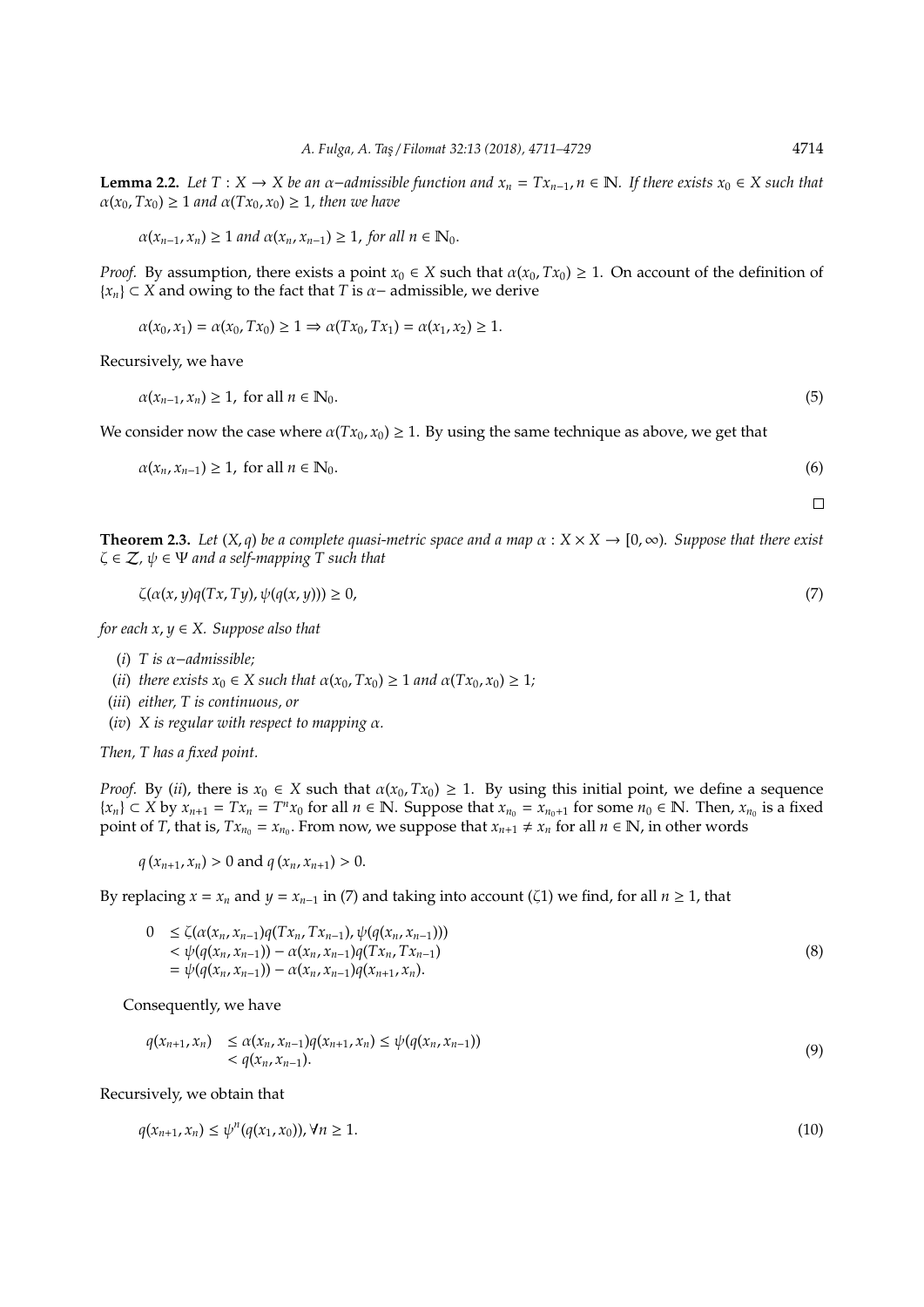By using the triangle inequality and (10), for all  $k \geq 1$ , we get

$$
q(x_{n+k}, x_n) \leq q(x_{n+k}, x_{n+k-1}) + ... + q(x_{n+1}, x_n)
$$
  
\n
$$
\leq \sum_{p=n}^{n+k-1} \psi^p(q(x_1, x_0))
$$
  
\n
$$
\leq \sum_{p=n}^{\infty} \psi^p(q(x_1, x_0)).
$$
\n(11)

Letting  $n \to \infty$  in the above inequality, we derive that  $\sum_{p=n}^{\infty} \psi^p(q(x_1, x_0)) \to 0$ . Hence,  $q(x_{n+k}, x_n) \to 0$  as *n* → ∞. Therefore, { $x_n$ } is a left-Cauchy sequence in (*X*, *d*).

Analogously, we deduce that {*xn*} is a right-Cauchy sequence in (*X*, *d*).

On account of Remark 1.7, we deduce that the constructed sequence  $\{x_n\}$  is Cauchy in the complete quasi-metric space  $(X, q)$ . It implies that there exists  $u \in X$  such that

$$
\lim_{n \to \infty} q(x_n, u) = \lim_{n \to \infty} q(u, x_n) = 0. \tag{12}
$$

If *T* is continuous, then, by using the property (*q*1), we derive that

$$
\lim_{n \to \infty} q(x_n, Tu) = \lim_{n \to \infty} q(Tx_{n-1}, Tu) = 0,\tag{13}
$$

and

$$
\lim_{n \to \infty} q(Tu, x_n) = \lim_{n \to \infty} q(Tu, Tx_{n-1}) = 0. \tag{14}
$$

Thus, we have

$$
\lim_{n \to \infty} q(x_n, Tu) = \lim_{n \to \infty} q(Tu, x_n) = 0. \tag{15}
$$

Keeping (12) and (15) in the mind together with the uniqueness of a limit, we conclude that  $u = Tu$ , that is, *u* is a fixed point of *T*.

If *X* is regular with respect to  $\alpha$ , then there exists a subsequence { $x_{n(k)}$ } of { $x_n$ } such that  $\alpha(u, x_{n(k)}) \ge 1$  for all *k*. Applying (7), for all *k*, and taking into account Remark 1.3 we get that

$$
q(Tu, x_{n(k)+1}) = q(Tu, Tx_{n(k)}) \le \alpha(u, x_{n(k)})q(Tu, Tx_{n(k)}) \le \psi(q(u, x_{n(k)})).
$$
\n(16)

Letting  $k \to \infty$  in the above equality, we obtain that

$$
q(Tu, u) \le 0. \tag{17}
$$

Thus, we have  $q(Tu, u) = 0$ , that is  $Tu = u$ .  $\square$ 

**Theorem 2.4.** *Let*  $(X, q)$  *be a complete quasi-metric space and a map*  $\alpha : X \times X \to [0, \infty)$ *. Suppose that there exist*  $\zeta \in \mathcal{Z}$ ,  $\psi \in \Psi$  and a self-mapping T such that

$$
\zeta(\alpha(x, y)q(Tx, Ty), \psi(M(x, y))) \ge 0,\tag{18}
$$

*for each*  $x, y \in X$ *, where* 

$$
M(x, y) = \max\{q(x, y), q(Tx, x), q(Ty, y), \frac{1}{2}[q(Tx, y) + q(Ty, x)]\}.
$$
\n(19)

*Suppose also that*

(*i*) *T is* α−*admissible;*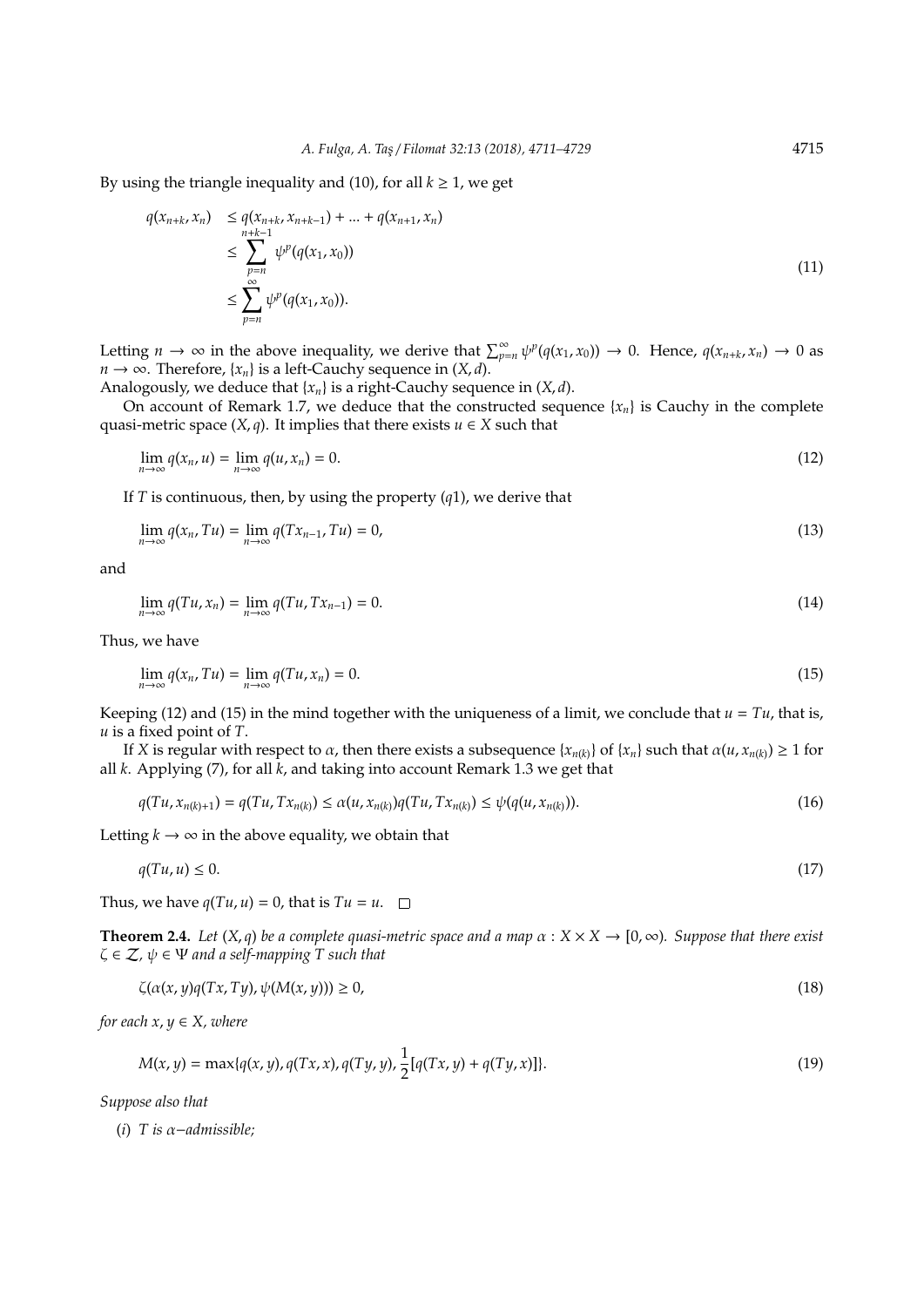- (*ii*) *there exists*  $x_0 \in X$  *such that*  $\alpha(x_0, Tx_0) \ge 1$  *and*  $\alpha(Tx_0, x_0) \ge 1$ *;*
- (*iii*) *either, T is continuous, or*
- (*iv*) *X is regular with respect to mapping* α*.*

*Then, T has a fixed point.*

*Proof.* Following the lines in the proof of Theorem 2.3, we find a sequence  $\{x_n\} \subset X$  which is built by  $x_n = Tx_{n-1}$ . Further, with the same reasoning in the proof of Theorem 2.3, we suppose that  $x_{n+1} \neq x_n$  for all  $n \in \mathbb{N}$ , that is,

 $q(x_{n+1}, x_n) > 0$  and  $q(x_n, x_{n+1}) > 0$ .

Taking the inequality (18) and Lemma 2.2 into account, we find

$$
0 \le \zeta(\alpha(x_n, x_{n-1})q(Tx_n, Tx_{n-1}), \psi(M(x_n, x_{n-1}))) \n< \psi(M(x_n, x_{n-1})) - \alpha(x_n, x_{n-1})q(Tx_n, Tx_{n-1}) \n= \psi(M(x_n, x_{n-1})) - \alpha(x_n, x_{n-1})q(x_{n+1}, x_n).
$$
\n(20)

which yields that

$$
q(x_{n+1}, x_n) = q(Tx_n, Tx_{n-1}) \le \alpha(x_n, x_{n-1})q(Tx_n, Tx_{n-1}) \le \psi(M(x_n, x_{n-1})),
$$
\n(21)

for all  $n \geq 1$ , where

$$
M(x_n, x_{n-1}) = \max\{q(x_n, x_{n-1}), q(Tx_n, x_n), q(Tx_{n-1}, x_{n-1}), \frac{1}{2}[q(Tx_n, x_{n-1}) + q(Tx_{n-1}, x_n)]\}
$$
  
=  $\max\{q(x_n, x_{n-1}), q(x_{n+1}, x_n), q(x_n, x_{n-1}), \frac{1}{2}[q(x_{n+1}, x_{n-1}) + q(x_n, x_n)]\}$   
\$\leq\$  $\max\{q(x_n, x_{n-1}), q(x_{n+1}, x_n)\}.$  (22)

Since  $\psi$  is a nondecreasing function, (21) implies that

$$
q(x_{n+1}, x_n) \le \psi(\max\{q(x_n, x_{n-1}), q(x_{n+1}, x_n)\}),
$$
\n(23)

for all *n* ≥ 1. We shall examine two cases. Suppose that  $q(x_{n+1}, x_n) > q(x_n, x_{n-1})$ . Since  $q(x_{n+1}, x_n) > 0$ , we obtain that

$$
q(x_{n+1}, x_n) \le \psi(q(x_{n+1}, x_n)) < q(x_{n+1}, x_n),\tag{24}
$$

is a contradiction. Therefore, we find that max  $\{q(x_n, x_{n-1}), q(x_{n+1}, x_n)\} = q(x_n, x_{n-1})$ . Since  $\psi \in \Psi$ , (23) yields that

$$
q(x_{n+1}, x_n) \le \psi(q(x_n, x_{n-1})) < q(x_n, x_{n-1}) \tag{25}
$$

for all  $n \geq 1$ . Recursively, we derive that

$$
q(x_{n+1},x_n) \le \psi^n(q(x_1,x_0)), \quad \forall n \ge 1. \tag{26}
$$

Together with (26) and the triangle inequality, for all  $k \ge 1$ , we get that

$$
q(x_{n+k}, x_n) \le q(x_{n+k}, x_{n+k-1}) + ... + q(x_{n+1}, x_n)
$$
  
\n
$$
\le \sum_{p=n}^{n+k-1} \psi^p(q(x_1, x_0))
$$
  
\n
$$
\le \sum_{p=n}^{\infty} \psi^p(q(x_1, x_0)) \to 0 \text{ as } n \to \infty.
$$
\n(27)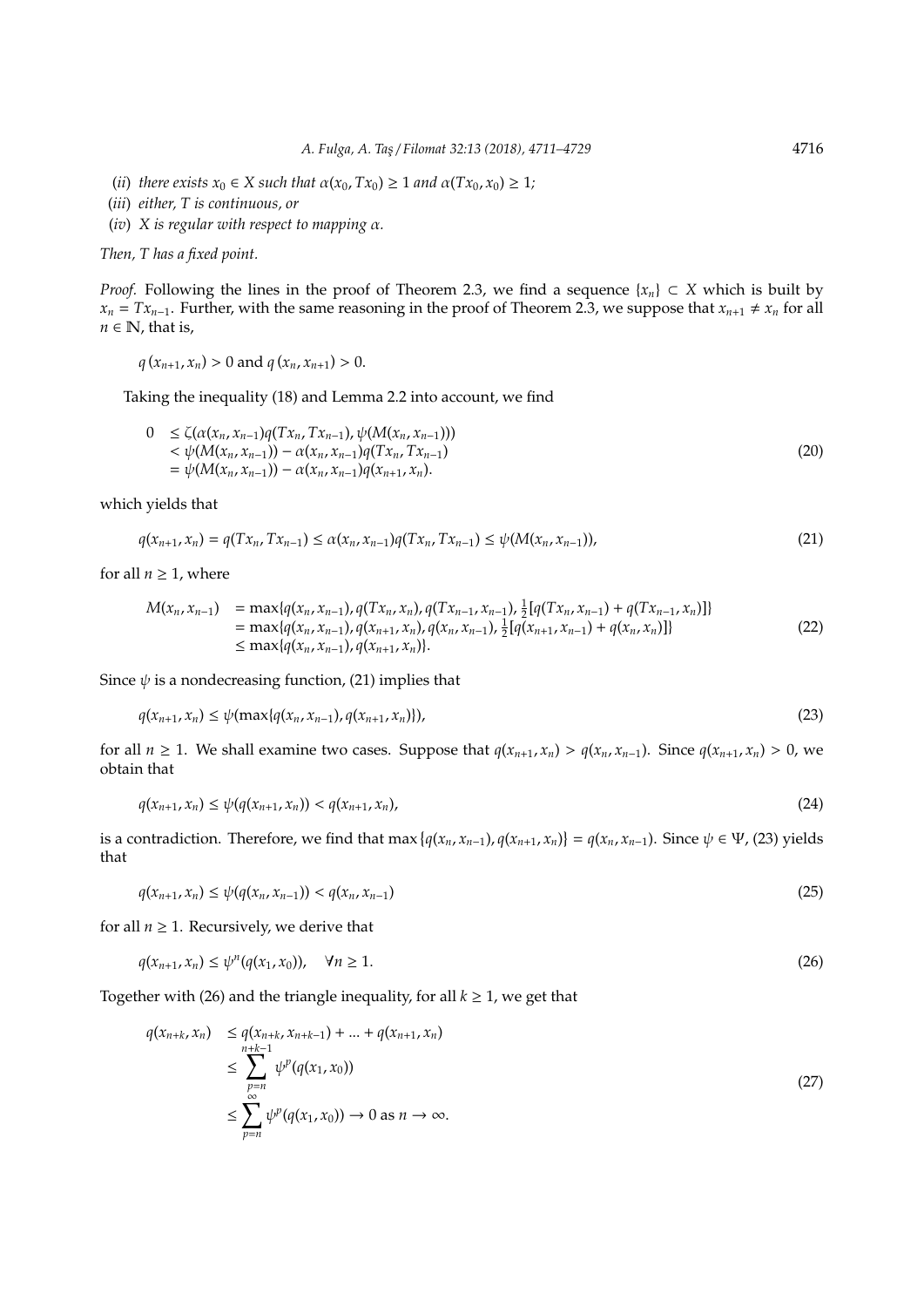Therefore,  $\{x_n\}$  is a left-Cauchy sequence in  $(X, q)$ .

Analogously, we shall prove that  $\{x_n\}$  is a right-Cauchy sequence in  $(X, q)$ . From (18) and Lemma 2.2, we derive that

$$
0 \le \zeta(\alpha(x_{n-1}, x_n)q(Tx_{n-1}, Tx_n), \psi(M(x_{n-1}, x_n))) \n< \psi(M(x_{n-1}, x_n)) - \alpha(x_{n-1}, x_n)q(Tx_{n-1}, Tx_n) \n= \psi(M(x_{n-1}, x_n)) - \alpha(x_{n-1}, x_n)q(Tx_{n-1}, Tx_n).
$$
\n(28)

which implies

$$
q(x_n, x_{n+1}) = q(Tx_{n-1}, Tx_n) \le \alpha(x_{n-1}, x_n)q(Tx_{n-1}, Tx_n) \le \psi(M(x_{n-1}, x_n)),
$$
\n(29)

for all  $n \geq 1$ , where

$$
M(x_{n-1}, x_n) = \max\{q(x_{n-1}, x_n), q(Tx_{n-1}, x_{n-1}), q(Tx_n, x_n), \frac{1}{2}[q(Tx_{n-1}, x_n) + q(Tx_n, x_{n-1})]\}
$$
  
=  $\max\{q(x_{n-1}, x_n), q(x_n, x_{n-1}), q(x_{n+1}, x_n), \frac{1}{2}[q(Tx_{n-1}, x_n) + q(Tx_n, x_{n-1})]\}$   
\$\leq \max\{q(x\_{n-1}, x\_n), q(x\_n, x\_{n-1}), q(x\_{n+1}, x\_n)\}. \tag{30}

Since  $\psi$  is a nondecreasing function, the inequality (29) turns into

$$
q(x_n, x_{n+1}) \leq \psi(\max\{q(x_{n-1}, x_n), q(x_n, x_{n-1}), q(x_{n+1}, x_n)\}),
$$
\n(31)

for all  $n \geq 1$ . We shall examine three cases.

Case 1. Suppose that  $\max\{q(x_{n-1},x_n), q(x_n,x_{n-1}), q(x_{n+1},x_n)\} = q(x_{n-1},x_n)$ . Since  $\psi \in \Psi$ , from (30) we find that

$$
q(x_n, x_{n+1}) \le \psi(q(x_{n-1}, x_n)) < q(x_{n-1}, x_n) \tag{32}
$$

for all  $n \geq 1$ . Inductively, we get that

$$
q(x_n, x_{n+1}) \le \psi^n(q(x_0, x_1)), \forall n \ge 1. \tag{33}
$$

By using the triangle inequality and taking (33) into consideration, for all  $k \geq 1$ , we get

$$
q(x_n, x_{n+k}) \le q(x_n, x_{n+1}) + ... + q(x_{n+k-1}, x_{n+k})
$$
  
\n
$$
\le \sum_{p=n}^{n+k-1} \psi^p(q(x_0, x_1))
$$
  
\n
$$
\le \sum_{p=n}^{\infty} \psi^p(q(x_0, x_1)) \to 0 \text{ as } n \to \infty.
$$
 (34)

Case 2. Assume that  $\max\{q(x_{n-1},x_n), q(x_n,x_{n-1}), q(x_{n+1},x_n)\} = q(x_n,x_{n-1})$ . Regarding  $\psi \in \Psi$  and (31), we obtain that

$$
q(x_n, x_{n+1}) \le \psi(q(x_n, x_{n-1})) < q(x_n, x_{n-1}) \tag{35}
$$

for all  $n \geq 1$ . From (18) and Lemma 2.2, we derive that

$$
q(x_n, x_{n-1}) = q(Tx_{n-1}, Tx_{n-2})
$$
  
\n
$$
\leq \alpha(x_{n-1}, x_{n-2})q(Tx_{n-1}, Tx_{n-2})
$$
  
\n
$$
\leq \psi(M(x_{n-1}, x_{n-2})),
$$
\n(36)

for all  $n \geq 1$ , where

$$
M(x_{n-1}, x_{n-2}) = \max\{q(x_{n-1}, x_{n-2}), q(Tx_{n-1}, x_{n-1}), q(Tx_{n-2}, x_{n-2}), \frac{1}{2}[q(Tx_{n-1}, x_{n-2}) + q(Tx_{n-2}, x_{n-1})]\}
$$
  
=  $\max\{q(x_{n-1}, x_{n-2}), q(x_n, x_{n-1}), q(x_{n-1}, x_{n-2}), \frac{1}{2}[q(x_n, x_{n-2}) + q(x_{n-1}, x_{n-1})]\}$   
\$\leq \max\{q(x\_{n-1}, x\_{n-2}), q(x\_n, x\_{n-1})\}. (37)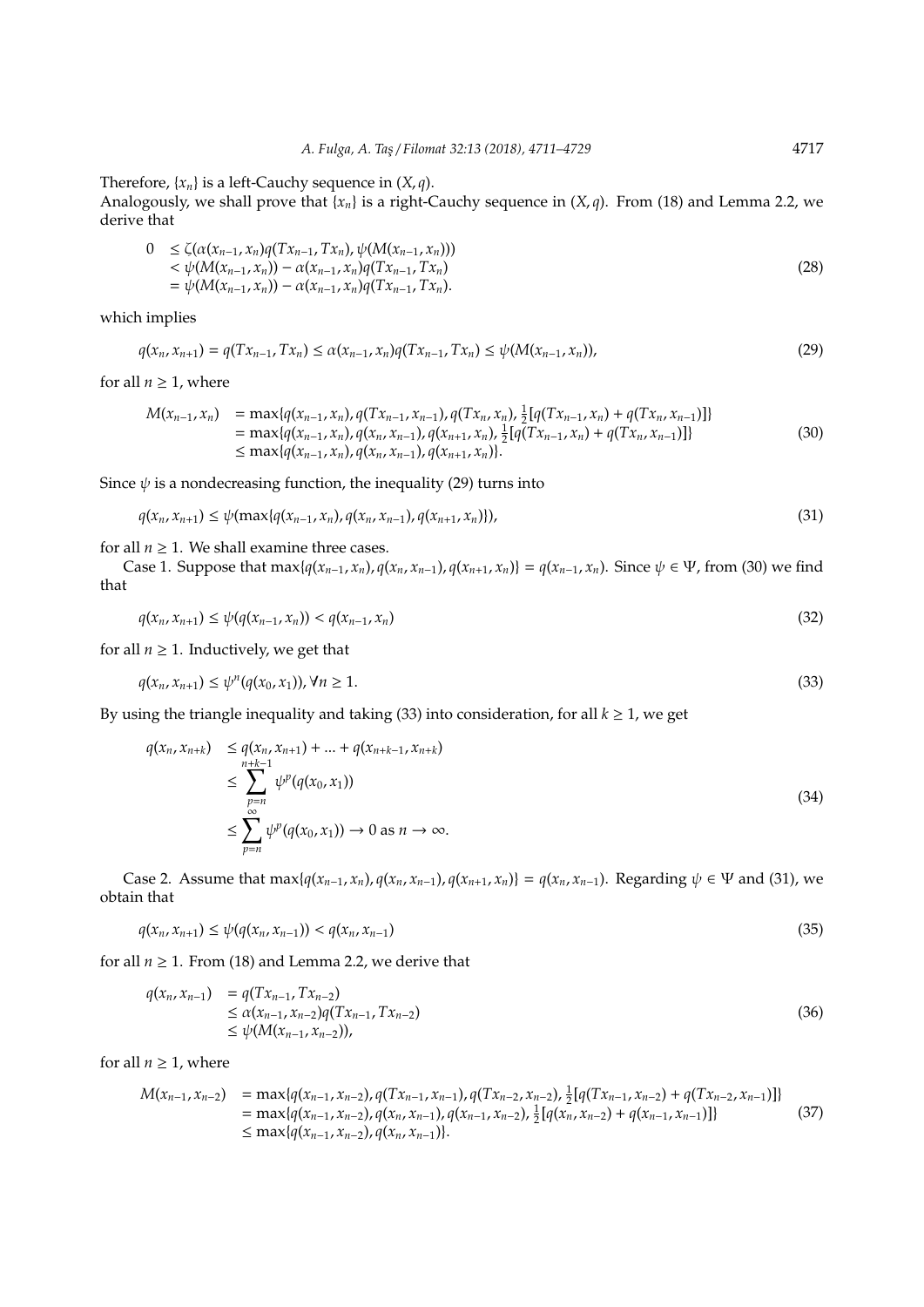Since  $\psi$  is a nondecreasing function, (21) implies that

$$
q(x_n, x_{n-1}) \leq \psi(\max\{q(x_{n-1}, x_{n-2}), q(x_n, x_{n-1})\}),
$$
\n(38)

for all  $n \geq 1$ .

We shall examine two cases. Suppose that  $q(x_n, x_{n-1}) > q(x_{n-1}, x_{n-2})$ . Since  $q(x_n, x_{n-1}) > 0$ , we obtain that

$$
q(x_n, x_{n-1}) \le \psi(q(x_n, x_{n-1})) < q(x_n, x_{n-1}), \tag{39}
$$

is a contradiction. Therefore, we find that  $\max\{q(x_{n-1}, x_{n-2}), q(x_n, x_{n-1}) = q(x_{n-1}, x_{n-2})\}$ . Since  $\psi \in \Psi$ , (38) yields that

$$
q(x_n, x_{n-1}) \le \psi(q(x_{n-1}, x_{n-2})) < q(x_{n-1}, x_{n-2}) \tag{40}
$$

for all  $n \geq 1$ . Recursively, we derive that

$$
q(x_n, x_{n-1}) \le \psi^{n-1}(q(x_1, x_0)), \quad \forall n \ge 1.
$$
\n(41)

If we combine the inequalities (35) and (41), we derive that

$$
q(x_n, x_{n+1}) \le \psi(q(x_n, x_{n-1})) < q(x_n, x_{n-1}) \le \psi^{n-1}(q(x_1, x_0)), \quad \forall n \ge 1. \tag{42}
$$

Together with (42) and the triangle inequality, for all  $k \geq 1$ , we get that

$$
q(x_n, x_{n+k}) \le q(x_n, x_{n+1}) + ... + q(x_{n+k-1}, x_{n+k})
$$
  
\n
$$
< q(x_n, x_{n-1}) + ... + q(x_{n+k-1}, x_{n+k-2})
$$
  
\n
$$
\le \sum_{p=n}^{n+k-1} \psi^{p-1}(q(x_1, x_0))
$$
  
\n
$$
\le \sum_{p=n}^{\infty} \psi^{p-1}(q(x_1, x_0)) \to 0 \text{ as } n \to \infty.
$$
\n(43)

Case 3. Assume that  $\max\{q(x_{n-1},x_n), q(x_n,x_{n-1}), q(x_{n+1},x_n)\} = q(x_{n+1},x_n)$ . Since  $q(x_{n+1},x_n) > 0$  we have

$$
q(x_n, x_{n+1}) \le \psi(q(x_{n+1}, x_n)) < q(x_{n+1}, x_n),\tag{44}
$$

and, as in the previous case, we get that  $q(x_n, x_{n+k}) \to 0$  as  $n \to \infty$ . Therefore, by (34) and (43), we conclude that  $\{x_n\}$  is a right-Cauchy sequence in  $(X, q)$ .

From Remark 1.7, {*xn*} is a Cauchy sequence in complete quasi-metric space (*X*, *q*). This implies that there exists  $u \in X$  such that

$$
\lim_{n \to \infty} q(x_n, u) = \lim_{n \to \infty} q(u, x_n) = 0. \tag{45}
$$

Then, using the continuity of *T* we obtain

$$
\lim_{n \to \infty} q(x_n, Tu) = \lim_{n \to \infty} q(Tx_{n-1}, Tu) = 0
$$
\n(46)

and

$$
\lim_{n \to \infty} q(Tu, x_n) = \lim_{n \to \infty} q(Tu, Tx_{n-1}) = 0. \tag{47}
$$

Thus, we have

$$
\lim_{n \to \infty} q(x_n, Tu) = \lim_{n \to \infty} q(Tu, x_n) = 0.
$$
\n(48)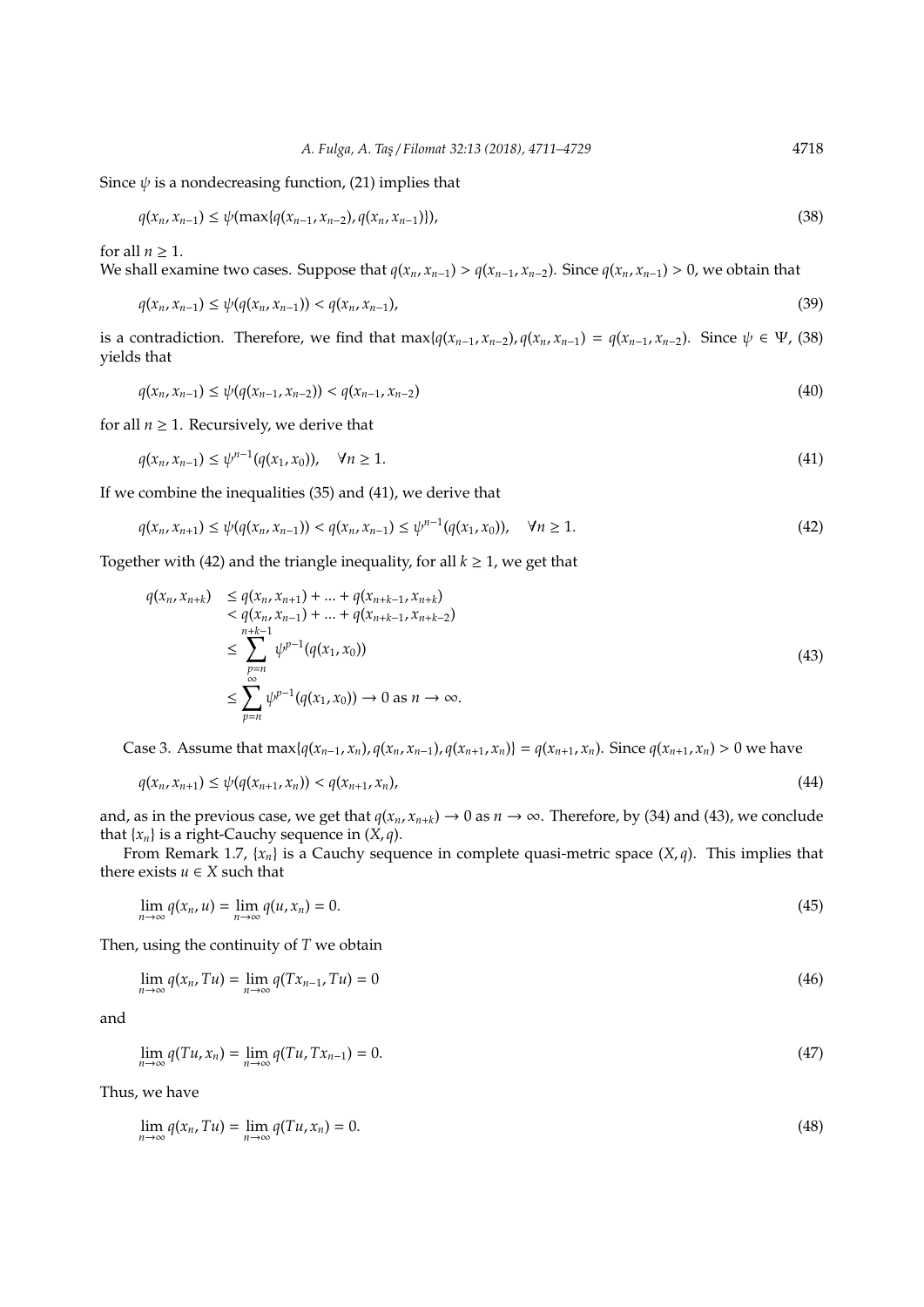It follows from (45) and (48) that  $u = Tu$ , that is, *u* is a fixed point of *T*.

Now, suppose that *X* is regular with respect to *α*. Then, there exists a subsequence {*x<sub>n(k)</sub>*} of {*x<sub>n</sub>*} such that  $\alpha(u, x_{n(k)}) \ge 1$  for all *k*. Applying (18), for all *k*, we get that

$$
q(Tu, x_{n(k)+1}) = q(Tu, Tx_{n(k)}) \le \alpha(u, x_{n(k)})q(Tu, Tx_{n(k)}) \le \psi(M(u, x_{n(k)})) < M(u, x_{n(k)}),
$$
\n(49)

where

$$
M(u, x_{n(k)}) = \max\{q(u, x_{n(k)}), q(Tu, u), q(Tx_{n(k)}, x_{n(k)}), \frac{1}{2}[q(Tu, x_{n(k)}) + q(Tx_{n(k)}, u)]\}.
$$

Thus,

$$
q(Tu, x_{n(k)+1}) < \max\{q(u, x_{n(k)}), q(Tu, u), q(x_{n(k)+1}, x_{n(k)}), \frac{1}{2}[q(Tu, x_{n(k)}) + q(x_{n(k)+1}, u)]\}.
$$
 (50)

Letting  $k \to \infty$  in the above inequality, we obtain that

$$
q(Tu, u) < q(Tu, u) \tag{51}
$$

which is a contradiction. Thus, we have  $q(Tu, u) = 0$ , that is  $Tu = u$ .

**Example 2.5.** Let  $X = [0, \infty)$  be equipped with a quasi-metric  $q : X \times X \to \mathbb{R}^+_0$  such that  $q(x, y) = \max\{x - y, 0\}$ . *Consider the self mapping*  $T : X \rightarrow X$  *such that* 

$$
Tx = \begin{cases} \frac{x}{8} & \text{if } x \in \left[0, \frac{1}{2}\right), \\ 1 - x & \text{if } x \in \left[\frac{1}{2}, 1\right], \\ \frac{x^2 + 8}{3} & \text{if } x \in \left(1, \infty\right), \end{cases}
$$

and functions  $\zeta \in \mathcal{Z}$ , defined by  $\zeta(s,t) = \frac{1}{2}s - t$ , respectively  $\psi \in \Psi$ ,  $\psi(t) = \frac{t}{3}$ . We define  $\alpha: X \times X \to \mathbb{R}_0^+$  such that

$$
\alpha(x, y) = \begin{cases} 1 & \text{if } (x, y) \in \left[0, \frac{1}{2}\right] \times \left[0, \frac{1}{2}\right) \\ 2 & \text{if } (x, y) = \left(\frac{1}{2}, \frac{1}{2}\right) \\ 0 & \text{otherwise.} \end{cases}
$$

*Notice that the self-mapping T* is not continuous at  $x = \frac{1}{2}$  and  $x = 1$ . We have to consider the following cases: (*a*) If  $0 \le x < y < \frac{1}{2}$  because  $q(Tx, Ty) = q(\frac{x}{8}, \frac{y}{8})$ 8 ) = 0*, inequality (18) becomes*

$$
0 = \alpha(x, y)q(Tx, Ty) \le \frac{\psi(M(x, y))}{2}
$$

*which is obviously true for any function*  $\psi \in \Psi$ .

(*b*) *For*  $0 \leq \frac{y}{8}$  $\frac{y}{8} \leq y \leq \frac{x}{8} < x < \frac{1}{2}$  we have

$$
M(x, y) = \max \left\{ q(x, y), q(\frac{x}{8}, x), q(\frac{y}{8}, y), \frac{1}{2} \left[ q(\frac{x}{8}, y) + q(\frac{y}{8}, x) \right] \right\} = \max \left\{ x - y, 0, 0, \frac{1}{2} (\frac{x}{8} - y) \right\} = x - y
$$

*and*  $q(Tx, Ty) = q\left(\frac{x}{8}, \frac{y}{8}\right)$  $\frac{y}{8}$ ) =  $\frac{x}{8} - \frac{y}{8}$ 8 . *Taking into account the properties of the function* ζ*, we get*

$$
\alpha(x, y)q(Tx, Ty) = \frac{x - y}{8} < \frac{1}{2} \cdot \frac{x - y}{3} = \frac{1}{2}\psi(M(x, y)).
$$
  
(c) For  $0 \le \frac{y}{8} \le \frac{x}{8} \le y \le x < \frac{1}{2}$   

$$
M(x, y) = \max \left\{ q(x, y), q(\frac{x}{8}, x), q(\frac{y}{8}, y), \frac{1}{2} \left[ q(\frac{x}{8}, y) + q(\frac{y}{8}, x) \right] \right\} = \max \left\{ x - y, 0, 0, 0 \right\} = x - y
$$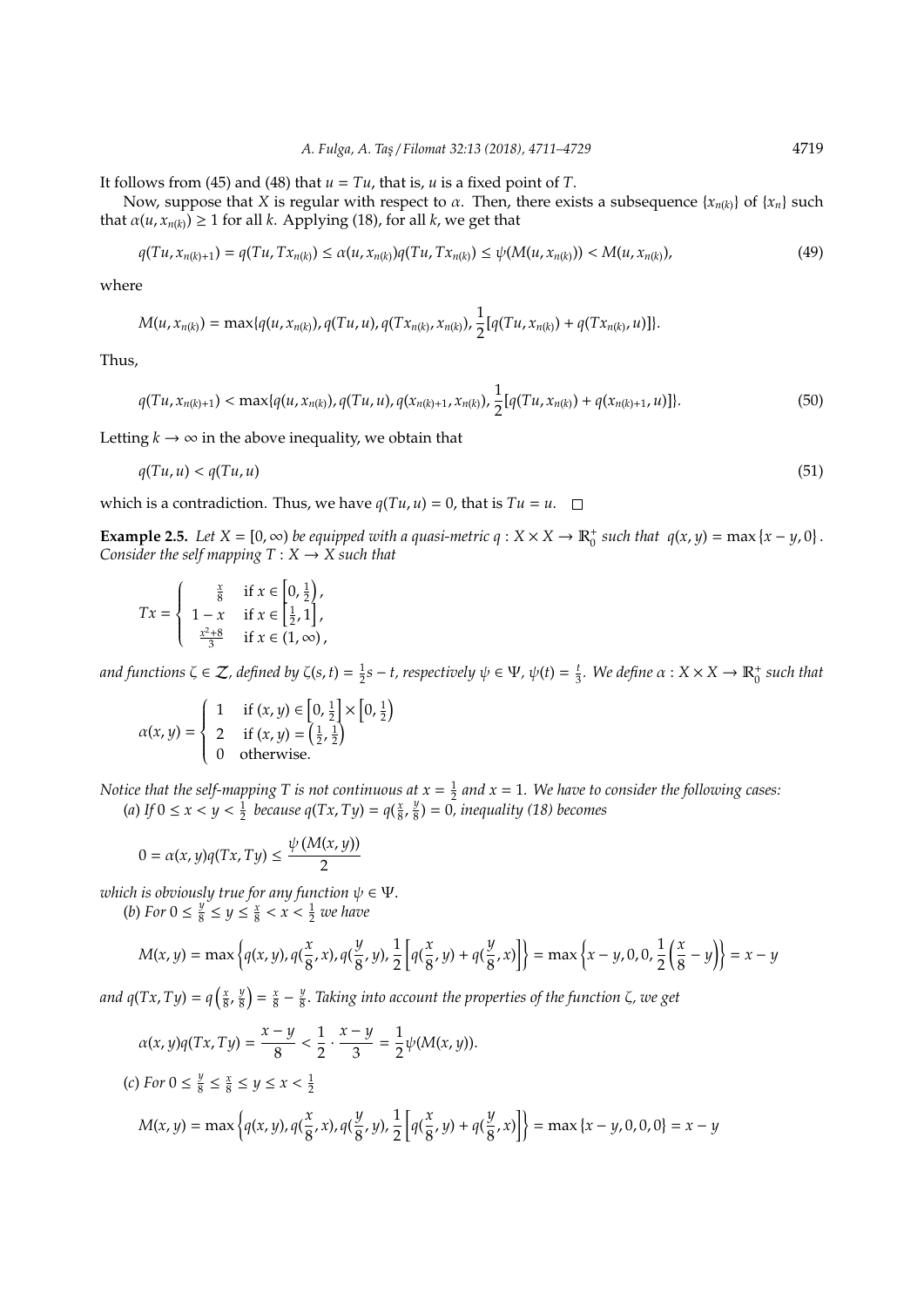*and*  $q(Tx, Ty) = q\left(\frac{x}{8}, \frac{y}{8}\right)$  $\frac{y}{8}$ ) =  $\frac{x}{8} - \frac{y}{8}$  $\frac{y}{8}$ . So,

$$
\alpha(x,y)q(Tx,Ty)=\frac{x-y}{8}<\frac{1}{2}\cdot\frac{x-y}{3}=\frac{1}{2}\psi(M(x,y)).
$$

(*d*) If  $x \in [0, \frac{1}{2})$  and  $y = \frac{1}{2}$  we have  $q(Tx, T\frac{1}{2}) = q(\frac{x}{8}, \frac{1}{2}) = 0$  and  $M(x, \frac{1}{2}) = \frac{1}{2}(\frac{1}{2} - x)$ , and (18) is true.

(*e*) For  $x = y = \frac{1}{2}$ , we get  $q(T \frac{1}{2}, T \frac{1}{2}) = q(\frac{1}{2}, \frac{1}{2}) = 0$  and  $M(\frac{1}{2}, \frac{1}{2}) = 0$ , so, also, (18) is fulfilled. Notice that for any *other possibilities, the result is provided easily from the fact that*  $\alpha(x, y) = 0$ . Let us check that T is  $\alpha$ - *admissible. From the definition of function*  $\alpha$ *, for any*  $(x, y) \in \left[0, \frac{1}{2}\right] \times \left[0, \frac{1}{2}\right]$  we have

$$
\alpha(x, y) = 1 \Rightarrow \alpha(Tx, Ty) = 1.
$$

*and for*  $x = y = \frac{1}{2}$ ,

$$
\alpha(\frac{1}{2},\frac{1}{2})=2\geq 1\Rightarrow \alpha(T\frac{1}{2},T\frac{1}{2})=\alpha(\frac{1}{2},\frac{1}{2})=2\geq 1.
$$

*Thus, the first condition* (*i*) *of Theorem (2.4) is satisfied. The second condition* (*ii*) *of Theorem is also fulfilled. Indeed, for*  $x_0 = 0$ , we have  $\alpha(0, T0) = \alpha(0, T0) = \alpha(0, 0) = 1 \ge 1$ . It is also easy to see that  $(X, q)$  is regular. Indeed let  $\{x_n\}$ *be a sequence in X such that for all n and*  $x_n \to x$  *as n*  $\to \infty$ *. Since*  $\alpha(x_n, x_{n+1}) \ge 1$  *for all n, by the definition of*  $\alpha$ *, we* have  $x_n \in \left[0, \frac{1}{2}\right)$  for all n and  $x \in \left[0, \frac{1}{2}\right)$ . Then,

$$
\alpha(x_n,x)=1\geq 1.
$$

*If*  $x = \frac{1}{2}$ , then  $x_n = \frac{1}{2}$  and  $\alpha(x_n, x) = 2 \ge 1$ . It is clear that T satisfies all the conditions of Theorem (2.4) for any *choice of*  $\zeta \in S$  *and*  $T$  *has two distinct fixed points, namely,*  $x = 0$  *and*  $x = \frac{1}{2}$ *.* 

**Theorem 2.6.** *Let*  $(X, q)$  *be a complete quasi-metric space and a map*  $\alpha : X \times X \to [0, \infty)$ *. Suppose that there exist*  $\zeta \in \mathcal{Z}$ ,  $\psi \in \Psi$  and a self-mapping T such that

$$
\zeta(\Gamma(x,y),\psi(q(x,y))) \ge 0,\tag{52}
$$

*for each*  $x, y \in X$ *, where* 

 $\Gamma(x, y) = \alpha(x, y) [\min \{q(Tx, Ty), q(x, Tx), q(y, Ty)\} - \min \{q(Ty, x), q(Tx, y)\}]$ .

*Suppose also that*

- (*i*) *T is* α−*admissible;*
- (*ii*) *there is a constant C > 1 such that*  $\frac{1}{C}q(x, y) \le q(y, x) \le Cq(x, y)$  *for all x, y*  $\in$  *X*,
- (*iii*) *there exists*  $x_0 \in X$  *such that*  $\alpha(x_0, Tx_0) \ge 1$  *and*  $\alpha(Tx_0, x_0) \ge 1$ *;*
- (*iv*) *either, T is continuous, or*
- (*iv*<sup>0</sup> ) *X is regular with respect to mapping* α*.*

*Then for each*  $x_0 \in X$  *the sequence*  $(T^n x_0)$  *converges to a fixed point of*  $T$ *.* 

*Proof.* By verbatim of the first lines in the proof of Theorem 2.3, we get a constructive sequence  $\{x_n\} \subset X$ . Further, with the same reasoning in the proof of Theorem 2.3, we suppose that  $x_{n+1} \neq x_n$  for all  $n \in \mathbb{N}$ , that is,

$$
q(x_{n+1}, x_n) > 0
$$
 and  $q(x_n, x_{n+1}) > 0$ .

Taking the inequality (52), the axiom  $(\zeta_1)$  and Lemma 2.2 into account, we find

$$
0 \le \zeta(\Gamma(x_{n-1}, x_n), \psi(q(x_{n-1}, x_n))) < \psi(q(x_{n-1}, x_n)) - \Gamma(x_{n-1}, x_n),
$$
\n(53)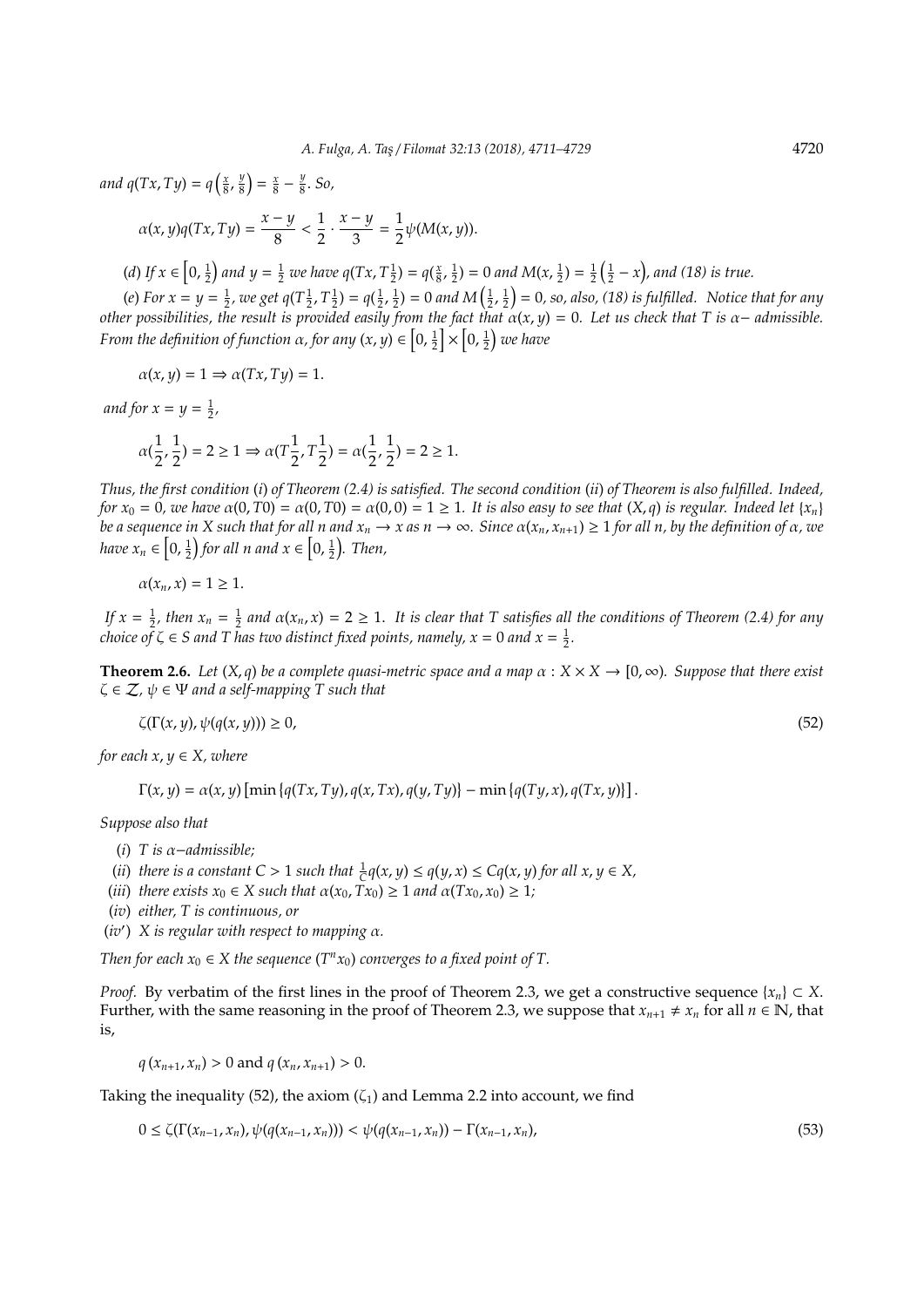for all  $n \geq 1$ . In conclusion, we have

$$
\Gamma(x_{n-1},x_n) \leq \psi(q(x_{n-1},x_n)),\tag{54}
$$

where

$$
\Gamma(x_{n-1}, x_n) = \alpha(x_{n-1}, x_n) [\min \{q(Tx_{n-1}, Tx_n), q(x_{n-1}, Tx_{n-1}), q(x_n, Tx_n)\} - \min \{q(Tx_n, x_{n-1}), q(Tx_{n-1}, x_n)\}]
$$
  
\n
$$
= \alpha(x_{n-1}, x_n) [\min \{q(x_n, x_{n+1}), q(x_{n-1}, x_n), q(x_n, x_{n+1})\} - \min \{q(x_{n+1}, x_{n-1}), q(x_n, x_n)\}]
$$
  
\n
$$
= \alpha(x_{n-1}, x_n) \min \{q(x_n, x_{n+1}), q(x_{n-1}, x_n)\}
$$
\n(55)

By Lemma 2.2, together with (55) and (5) we obtain that

$$
\min \{q(x_n, x_{n+1}), q(x_{n-1}, x_n)\} \le \alpha(x_{n-1}, x_n) \min \{q(x_n, x_{n+1}), q(x_{n-1}, x_n)\} \le \psi(q(x_{n-1}, x_n)).
$$
\n(56)

To understand the inequality (56), we consider two cases. For the first case, we suppose that min  $\{q(x_n,x_{n+1}),q(x_{n-1},x_n)\}=$ *q*( $x_{n-1}$ ,  $x_n$ ). Since  $\psi(t)$  < *t* for all *t* ≥ 0 we have

*q*(*x*<sub>*n*−1</sub>, *x*<sub>*n*</sub>) ≤  $\psi$ (*q*(*x*<sub>*n*−1</sub>, *x*<sub>*n*</sub>)) < *q*(*x*<sub>*n*−1</sub>, *x*<sub>*n*</sub>),

which is a contradiction. Therefore,  $\min \{q(x_n, x_{n+1}), q(x_{n-1}, x_n)\} = q(x_n, x_{n+1})$  and thus we have

$$
q(x_n, x_{n+1}) \le \psi(q(x_{n-1}, x_n)) < q(x_{n-1}, x_n). \tag{57}
$$

Applying recurrently Remark 1.13 we find that

$$
q(x_n, x_{n+1}) \le \psi(q(x_{n-1}, x_n)) < \dots < \psi^n(q(x_0, x_1). \tag{58}
$$

Now, we show that  $\{x_n\}$  is right-Cauchy sequence. Together with (58) and the triangle inequality, for all  $k \geq 1$ , we get that

$$
q(x_n, x_{n+k}) \le q(x_n, x_{n+1}) + q(x_{n+1}, x_{n+2}) + \dots + q(x_{n+k-1}, x_{n+k})
$$
  
= 
$$
\sum_{p=n}^{n+k-1} q(x_p, x_{p+1}) \le \sum_{p=n}^{n+k-1} \psi^p(q(x_0, x_1))
$$
  
= 
$$
\sum_{p=n}^{\infty} \psi^p(q(x_0, x_1) \to 0 \text{ as } n \to \infty).
$$
 (59)

We conclude that the sequence  $\{x_n\}$  is right-Cauchy in  $(X, q)$ . Analogously, we shall prove that  $\{x_n\}$  is left-Cauchy in  $(X, q)$ . If substitute  $x = x_n$  and  $y = x_{n-1}$  in (52), we get

$$
\Gamma(x_n, x_{n-1}) \leq \psi(q(x_n, x_{n-1}))
$$

or, using Lemma (2.2)

$$
\min \{q(x_{n+1}, x_n), q(x_n, x_{n+1}), q(x_{n-1}, x_n)\} \le \psi(q(x_n, x_{n-1}))
$$
\n(60)

We shall examine three cases:

Case 1. Obviously, if min  $\{q(x_{n+1},x_n), q(x_n,x_{n+1}), q(x_{n-1},x_n)\} = q(x_{n+1},x_n)$ . Since  $\psi \in \Psi$ , inequality (60) yields

$$
q(x_{n+1},x_n) \leq \psi(q(x_n,x_{n-1})) \tag{61}
$$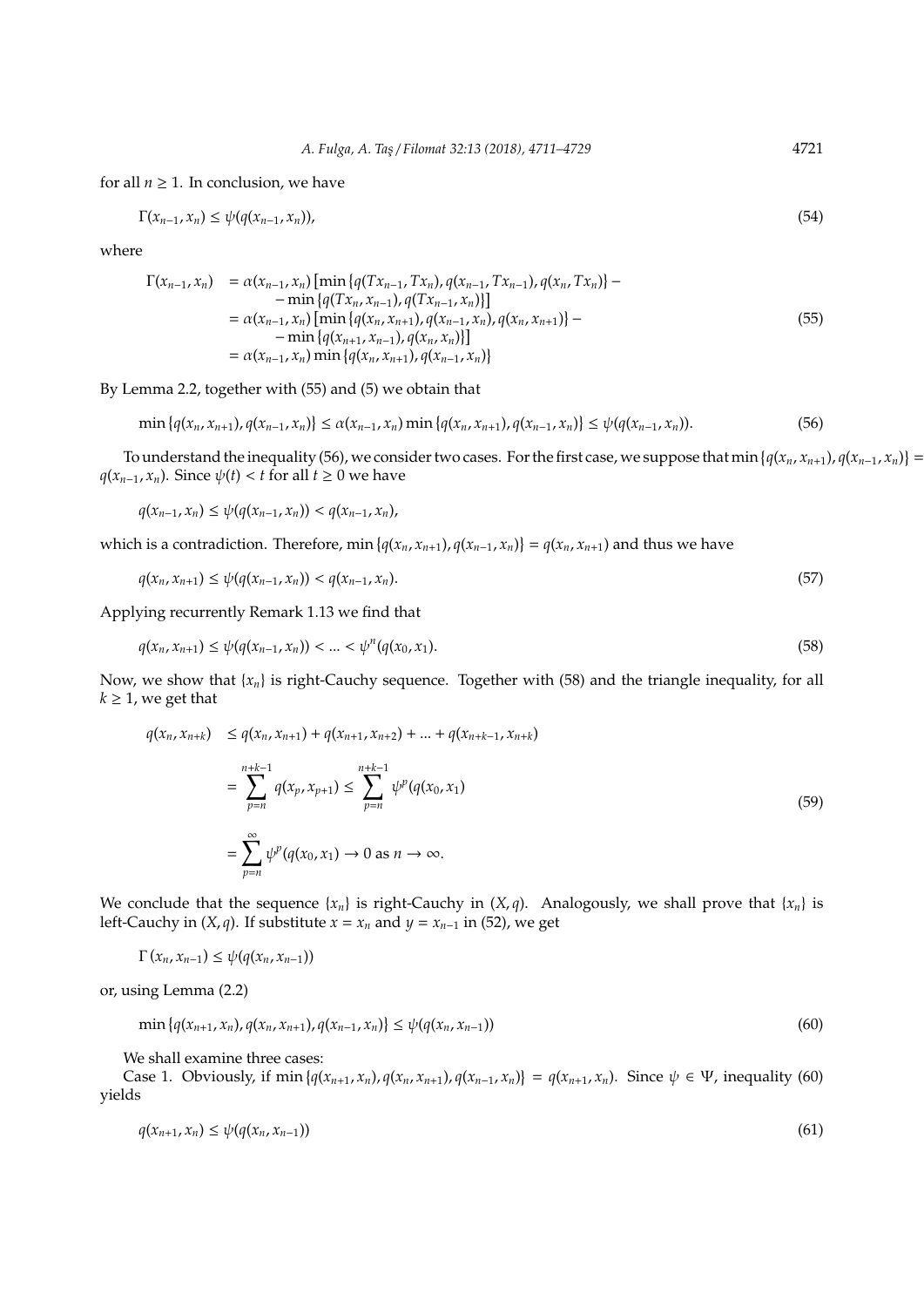for all  $n \geq 1$ . Recursively, we derive

$$
q(x_{n+1}, x_n) \le \psi(q(x_n, x_{n-1})) \le \dots \le \psi^n(q(x_1, x_0), \qquad \forall n \ge 1.
$$
\n(62)

Together with (62) and the triangle inequality, we get, for all  $k \ge 1$ 

$$
q(x_{n+k}, x_n) \le q(x_{n+k}, x_{n+k-1}) + q(x_{n+k-1}, x_{n+k-2}) + \dots + q(x_{n+1}, x_n)
$$
  
\n
$$
\le \sum_{p=n}^{n+k-1} \psi^p(q(x_1, x_0))
$$
  
\n
$$
\le \sum_{p=n}^{\infty} \psi^p(q(x_1, x_0)) \to 0 \text{ as } n \to \infty.
$$
 (63)

Therefore,  $\{x_n\}$  is a left-Cauchy sequence in  $(X, q)$ .

Case 2. If min  $\{q(x_{n+1}, x_n), q(x_n, x_{n+1}), q(x_{n-1}, x_n)\} = q(x_{n-1}, x_n)$  then (60) becomes

$$
q(x_{n-1}, x_n) \le \psi(q(x_n, x_{n-1})) < q(x_n, x_{n-1}) \tag{64}
$$

for all  $n \in \mathbb{N}$ . On the other hand, by (*ii*), there is a constant  $C > 1$  such that

$$
q(x_{n-1}, x_n) \le \psi(q(x_n, x_{n-1})) < q(x_n, x_{n-1}) \le Cq(x_{n-1}, x_n). \tag{65}
$$

By using the (58) and (59) we get, we conclude that it is left Cauchy.

Case 3. If min  $\{q(x_{n+1}, x_n), q(x_n, x_{n+1}), q(x_{n-1}, x_n)\} = q(x_n, x_{n+1})$  then we conclude that the sequence  $\{x_n\}$  is left Cauchy by the same reasons in Case 2.

By Remark (1.7), we deduce that  $\{x_n\}$  is a Cauchy sequence in complete quasi-metric space  $(X, q)$ . It implies that there exists  $u \in X$  such that

$$
\lim_{n \to \infty} q(x_n, u) = \lim_{n \to \infty} q(u, x_n) = 0. \tag{66}
$$

We shall prove that  $Tu = u$ . Since from (iv) T is continuous, we obtain

$$
\lim_{n \to \infty} q(x_n, Tu) = \lim_{n \to \infty} q(Tx_{n-1}, Tu) = 0 \tag{67}
$$

and respectively,

$$
\lim_{n \to \infty} q(Tu, x_n) = \lim_{n \to \infty} q(Tu, Tx_{n-1}) = 0
$$
\n(68)

Thus we have

$$
\lim_{n \to \infty} q(Tx_n, u) = \lim_{n \to \infty} q(u, Tx_n) = 0.
$$
\n(69)

From (66), (69) and together with the uniqueness of the limit, we conclude that  $u = Tu$ , that is, *u* is a fixed point of *T*. Next, we will show that  $u$  is the fixed point of *T* using the alternative hypothesis (*iv*'). Then, there exists a subsequence  $\{x_{n(k)}\}$  of  $\{x_n\}$  such that  $\alpha(x_{n(k)}, u) \ge 1$  for all k. Substituting  $x = x_{n(k)}$  and  $y = u$  in (52) we obtain

$$
\zeta(\Gamma(x_{n(k)},u),\psi(q(x_{n(k)},u)))\geq 0,\tag{70}
$$

or, equivalent  $\Gamma(x_{n(k)}, u) \leq \psi(q(x_{n(k)}, u))$ ). We have,

$$
\min \left\{ q(Tx_{n(k)}, Tu), q(x_n, Tx_{n(k)}), q(u, Tu) \right\} - \min \left\{ q(x_{n(k)}, Tu), q(Tx_{n(k)}, u) \right\} \n\le \alpha(x_{n(k)}, u) \left[ \min \left\{ q(Tx_{n(k)}, Tu), q(x_{n(k)}, Tx_{n(k)}), q(u, Tu) \right\} - \min \left\{ q(x_{n(k)}, Tu), q(Tx_{n(k)}, u) \right\} \right] \n- \min \left\{ q(x_{n(k)}, Tu), q(Tx_{n(k)}, u) \right\} \right]
$$
\n(71)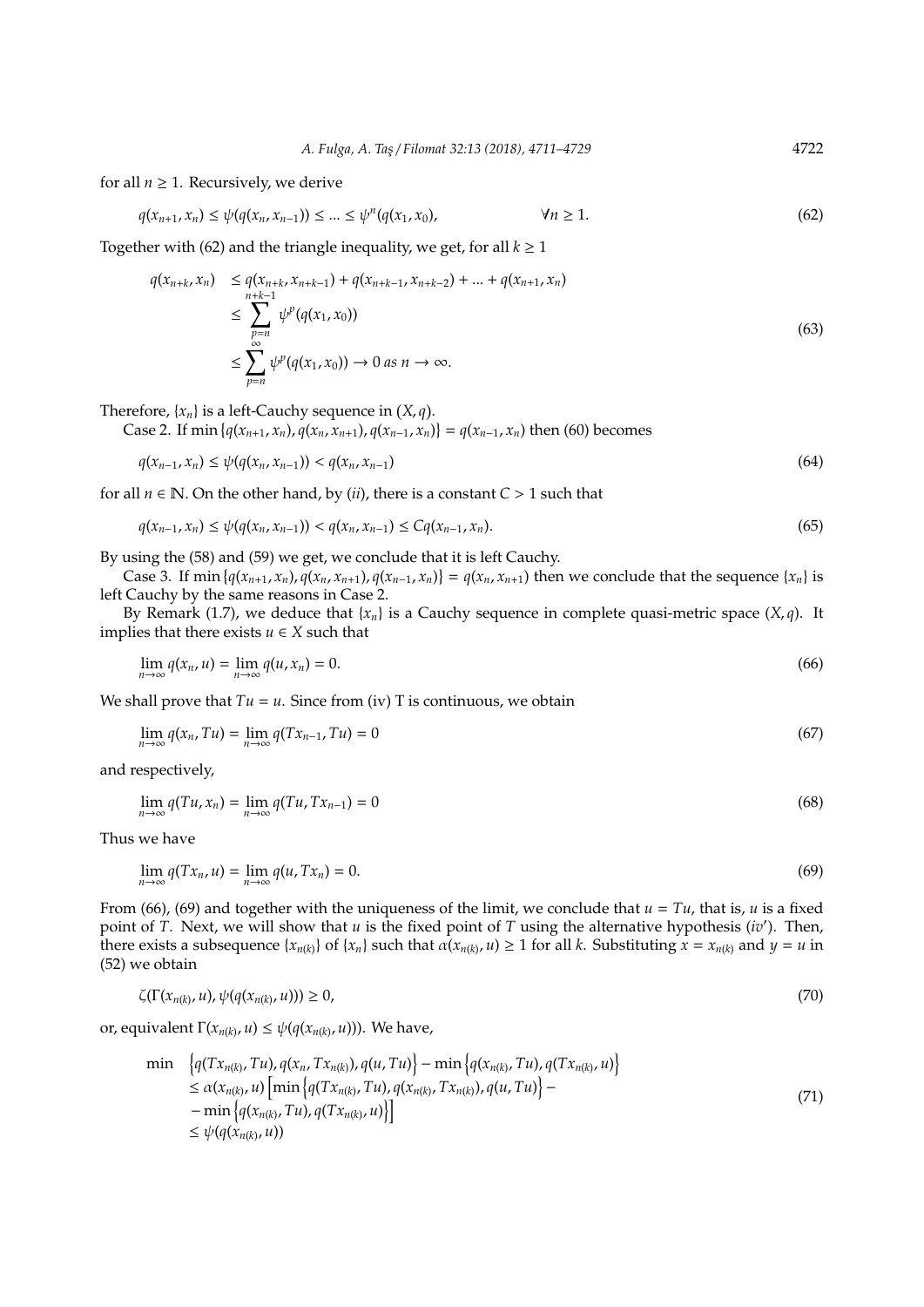Then it follows that

$$
\min \left\{ q(x_{n(k)+1}, Tu), q(x_{n(k)}, x_{n(k)+1}), q(u, Tu) \right\} - \min \left\{ q(x_{n(k)}, Tu), q(x_{n(k)+1}, u) \right\} \n\leq \psi(q(x_{n(k)}, u)) < q(x_{n(k)}, u).
$$
\n(72)

Taking limit as  $n \to \infty$ , and using Remark (1.13), respectively (66)we obtain

 $q(u, Tu) < 0$ 

It is a contradiction. Hence, we conclude that  $u = Tu$ , that is, *u* is a fixed point of *T*.  $\Box$ 

On account of the condition ( $\zeta$ 2) and taking  $\alpha(x, y) = 1$  in Theorem (2.6), we get the following result:

**Theorem 2.7.** *Let* (*X*, *q*) *be a complete quasi-metric space, such that the condition* (*ii*) *from Theorem (2.6) is satisfied. Let a function*  $\psi \in \Psi$  *and a map*  $T : X \rightarrow X$ , *such that* 

 $\min \{q(Tx, Ty), q(x, Tx), q(y, Ty)\} - \min \{q(x, Ty), q(Tx, y)\} \leq \psi(q(x, y)).$  (73)

*Then for each*  $x \in X$  *the sequence*  $(T^n x)$  *converges to a fixed point of*  $T$ *.* 

**Corollary 2.8.** Let  $(X, q)$  be a complete quasi-metric space,  $k \in [0, 1)$  and a map  $T : X \rightarrow X$ , such that

$$
\min\{q(Tx,Ty),q(x,Tx),q(y,Ty)\}-\min\{q(x,Ty),q(Tx,y)\}\leq k\cdot q(x,y)).\tag{74}
$$

*Then for each*  $x \in X$  *the sequence*  $(T^n x)$  *converges to a fixed point of*  $T$ *.* 

*Proof.* It is sufficient to take  $\psi(t) = kt$ , where  $k \in [0, 1)$ , in Theorem (2.7).  $\Box$ 

**Example 2.9.** Let  $X = A \cup B$  where  $A = \{a, b, c, d\}$  and  $B = [1, 2]$ . Consider the self mapping  $T : X \rightarrow X$  such that

$$
Tx = \begin{cases} a & \text{if } x \in \{a, b\} \cup B, \\ d & \text{if } x \in \{c, d\}. \end{cases}
$$

*Define a quasi-metric*  $q: X \times X \rightarrow \mathbb{R}_0^+$  *as* 

$$
q(x, y) = \begin{cases} \frac{1}{16} & \text{if } (x, y) = (a, c), \\ \frac{1}{6} & \text{if } (x, y) = (c, a), \\ \frac{1}{8} & \text{if } (x, y) \in \{(a, d), (d, a), (b, d), (d, b), (c, d), (d, c)\}, \\ \frac{1}{4} & \text{if } (x, y) \in \{(a, b), (b, a), (b, c), (c, b)\} \cup A \times B \cup B \times A, \\ \frac{|x - y|}{2} & \text{otherwise.} \end{cases}
$$

 $Define \alpha : X \times X \rightarrow \mathbb{R}_0^+ such that$ 

$$
\alpha(x, y) = \begin{cases} 2 & \text{if } (x, y) \in \{(a, c), (c, a), (a, d), (d, a), (a, a), (d, d), (a, b), (b, a), (c, d), (d, c)\} \\ 0 & \text{otherwise.} \end{cases}
$$

*Let us first notice that, from Ta = a, Td = d, we get that*  $q(a, Ta) = q(a, a) = 0$ *,*  $q(d, Td) = q(d, d) = 0$  *and* 

$$
\Gamma(x, y) = \alpha(x, y) \left[ \min \left\{ q(Tx, Ty), q(x, Tx), q(y, Ty) \right\} - \min \left\{ q(Ty, x), q(Tx, y) \right\} \right] \le 0
$$

for any  $(x, y) \in A_1 = \{(a, c), (c, a), (a, d), (d, a), (a, a), (d, d), (a, b), (b, a), (c, d), (d, c)\}.$  Then, the condition

$$
0 \le \zeta(\Gamma(x, y), \psi(q(x, y))) < \psi(q(x, y) - \Gamma(x, y)),\tag{75}
$$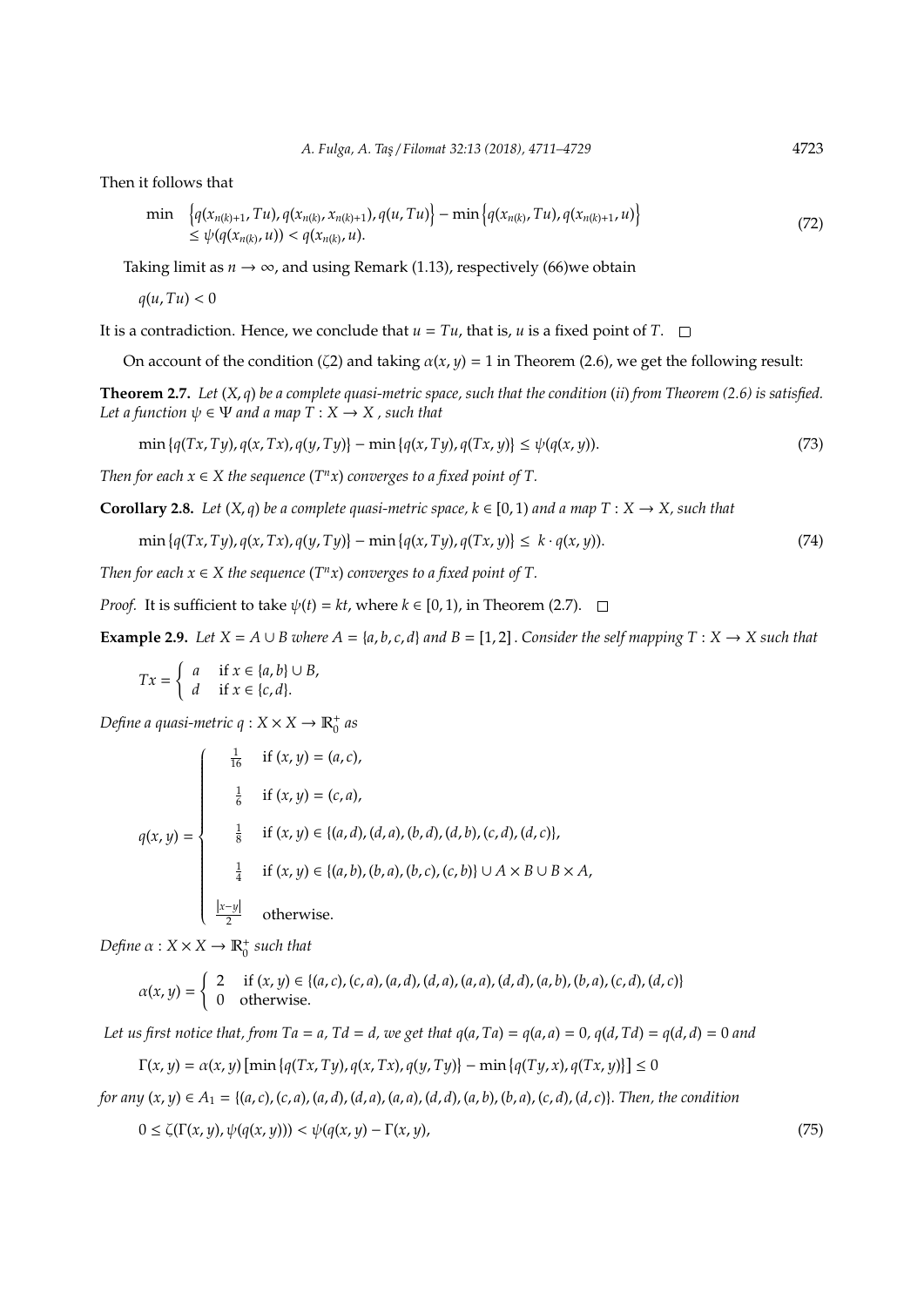*is fulfilled trivially for*  $(x, y) \in A_1$  *and for any choice of*  $\psi \in \Psi$  *and*  $\zeta \in \mathcal{Z}$ *. Now, it is easy to get that* T *is*  $\alpha$ *admissible, because when*  $x \in A$  *we have that*  $Tx \in \{a, d\}$ *. Hence,* 

$$
\alpha(x, y) = 2 \ge 1 \Rightarrow \alpha(Tx, Ty) = 2 \ge 1
$$

*for any* (*x*, *y*) ∈ *A*1*. Thus, the condition* (*i*) *from Theorem (2.6) is satisfied. From the definition of the quasi-metric q, condition* (*ii*) *holds* for any  $C > 1$  *and*  $(x, y)$  *except*  $(a, c)$  *and*  $(c, a)$ *. Let's check for these two cases. For*  $C = 4$  *we have* 

$$
\frac{1}{4} \cdot \frac{1}{16} = \frac{1}{4} \cdot q(a, c) \le \frac{1}{6} \le 4 \cdot \frac{1}{16} = 4 \cdot q(a, c)
$$

*and*

$$
\frac{1}{4} \cdot \frac{1}{6} = \frac{1}{4} \cdot q(a,c) \le \frac{1}{16} \le 4 \cdot \frac{1}{6} = 4 \cdot q(a,c).
$$

*The condition* (*iii*) *is also satisfied. Indeed, for any*  $x_0 \in A$ , we have  $\alpha(x_0, Tx_0) = 2 \ge 1$  and  $\alpha(Tx_0, x_0) = 2 \ge 1$ . It *is also easy to see that*  $(X, q)$  *is regular, because, whatever the initial*  $x_0 \in \{a, b\}$  *chosen, the sequence*  $\{x_n\}$  *tends to a, and*

$$
\alpha(a,b) \geq 1, \alpha(b,a) \geq 1
$$
 and  $\alpha(a,a) \geq 1$ .

*Analoguosly, if*  $x_0 \in \{c, d\}$ *, then the sequence*  $\{x_n\}$  *tends to d, and* 

 $\alpha(c, d) \geq 1$ ,  $\alpha(d, c) \geq 1$  *and*  $\alpha(d, d) \geq 1$ .

*Thus, all conditions of Theorem (2.6) are provided. Notice that Ta* = *a and Td* = *d are the fixed points of T.*

**Theorem 2.10.** Let  $(X, d)$  be a complete quasi-metric space and a map  $\alpha : X \times X \to [0, \infty)$ *. Suppose that there exist*  $\zeta \in \mathcal{Z}$ ,  $\psi \in \Psi$ ,  $a \geq 0$  and a self-mapping T such that

$$
\zeta(P(x, y), \psi(S(x, y))) \ge 0,\tag{76}
$$

*for each*  $x, y \in X$ *, where* 

 $P(x, y) = \alpha(x, y) (K(x, y) - a \cdot Q(x, y))$ ,

$$
K(x, y) = \min \{q(Tx, Ty), q(y, Ty)\},\
$$

$$
Q(x, y) = \min \{q(x, Ty), q(y, Tx)\}
$$

*and*

 $S(x, y) = \max \{q(x, y), q(x, Tx), q(y, Ty)\}.$ 

*Suppose also that*

- (*i*) *T is* α−*admissible;*
- (*ii*) *there is a constant C > 1 such that*  $\frac{1}{C}q(x, y) \le q(y, x) \le Cq(x, y)$  *for all x, y*  $\in$  *X*,
- (*iii*) *there exists*  $x_0 \in X$  *such that*  $\alpha(x_0, Tx_0) \ge 1$  *and*  $\alpha(Tx_0, x_0) \ge 1$ *;*
- (*iv*) *either, T is continuous, or*
- (*iv*<sup>0</sup> ) *X is regular with respect to mapping* α*.*

*Then for each*  $x_0 \in X$  *the sequence*  $(T^n x_0)$  *converges to a fixed point of T*.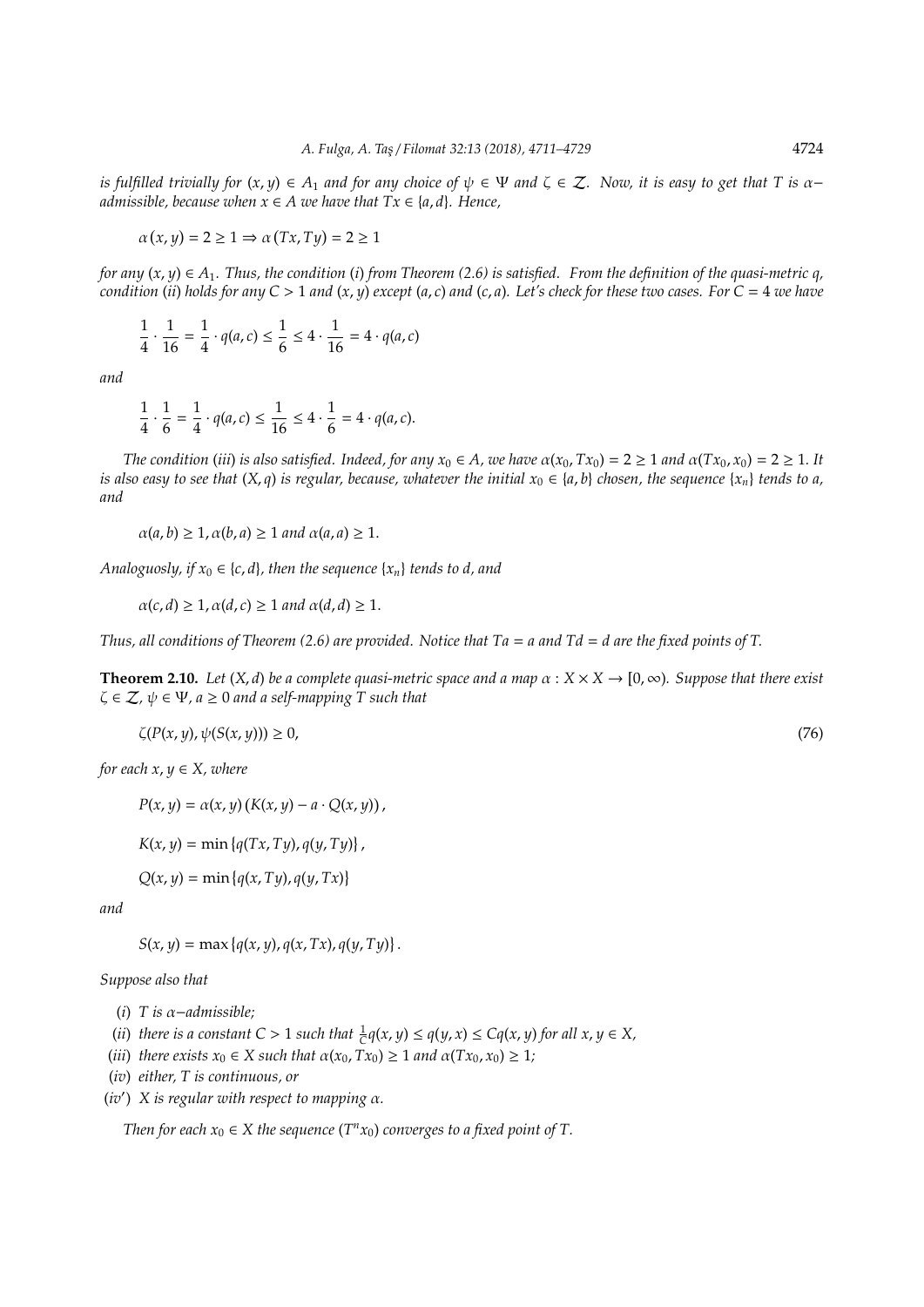*Proof.* For an arbitrary  $x \in X$ , we shall construct an iterative sequence  $\{x_n\}$  as follows:

$$
x_0 := x \text{ and } x_n = Tx_{n-1} \text{ for all } n \in \mathbb{N}.
$$
 (77)

We suppose that

$$
x_n \neq x_{n-1} \text{ for all } n \in \mathbb{N}.\tag{78}
$$

Indeed, if for some *n* ∈ **N** we have the inequality  $x_n = Tx_{n-1} = x_{n-1}$ , then, the proof is completed. By substituting  $x = x_{n-1}$  and  $y = x_n$  in the inequality (76), we derive that

$$
0 \le \zeta(P(x_{n-1}, x_n), \psi(S(x_{n-1}, x_n))) < \psi(S(x_{n-1}, x_n)) - P(x_{n-1}, x_n). \tag{79}
$$

or, equivalent,

$$
P(x_{n-1}, x_n) \le \psi(S(x_{n-1}, x_n))
$$
\n(80)

where

$$
K(x_{n-1}, x_n) = \min \{q(Tx_{n-1}, Tx_n), q(x_n, Tx_n)\} = \min \{q(x_n, x_{n+1}), q(x_n, x_{n+1})\} = q(x_n, x_{n+1})
$$
  

$$
Q(x_{n-1}, x_n) = \min \{q(x_{n-1}, Tx_n), q(x_n, Tx_{n-1})\} = \min \{q(x_{n-1}, x_{n+1}), q(x_n, x_n)\} = 0
$$
  

$$
P(x_{n-1}, x_n) = \alpha(x_{n-1}, x_n) [K(x_{n-1}, x_n) - a \cdot Q(x_{n-1}, x_n)] = \alpha(x_{n-1}, x_n) q(x_n, x_{n+1}).
$$

and

$$
S(x_{n-1}, x_n) = \max \{q(x_{n-1}, x_n), q(x_{n-1}, Tx_{n-1}), q(x_n, Tx_n)\}
$$
  
= max \{q(x\_{n-1}, x\_n), q(x\_{n-1}, x\_n), q(x\_n, x\_{n+1})\}

Taking Lemma (2.2) into account, the inequality (80) becomes

$$
q(x_n, x_{n+1}) \le \alpha(x_{n-1}, x_n) q(x_n, x_{n+1}) \le \psi \left( \max \{ q(x_{n-1}, x_n), q(x_n, x_{n+1}) \} \right). \tag{81}
$$

Since  $\psi(t) < t$  for all  $t > 0$ , in the case of max  $\{q(x_{n-1}, x_n), q(x_n, x_{n+1})\} = q(x_n, x_{n+1})$ , inequality (81) turns into

$$
q(x_n, x_{n+1}) \leq \psi(q(x_n, x_{n+1})) < q(x_n, x_{n+1}),
$$

which is a contradiction. Hence, inequality (81) yields that

$$
q(x_n, x_{n+1}) \le \psi(q(x_{n-1}, x_n)) < q(x_{n-1}, x_n),\tag{82}
$$

and, recursively

$$
q(x_n, x_{n+1}) \le \psi^n \left( q(x_0, x_1) \right) \tag{83}
$$

In the following we shall prove that the sequence {*xn*} is right-Cauchy. By using the triangle inequality, for all  $k \geq 1$  we get the following approximation

$$
q(x_n, x_{n+k}) \leq q(x_n, x_{n+1}) + q(x_{n+1}, x_{n+k})
$$
  
\n
$$
\leq q(x_n, x_{n+1}) + q(x_{n+1}, x_{n+2}) + ... + q(x_{n+k-1}, x_{n+k}).
$$
\n(84)

Combining (83) and (84) we derive that

$$
q(x_n, x_{n+k}) \leq \psi^n(q(x_0, x_1)) + \psi^{n+1}q(x_0, x_1) + \dots + \psi^{n+k-1}(q(x_0, x_1))
$$
  
\n
$$
\leq \sum_{p=n}^{n+k-1} \psi^p(q(x_0, x_1))
$$
  
\n
$$
\leq \sum_{p=n}^{\infty} \psi^p(q(x_0, x_1)).
$$
\n(85)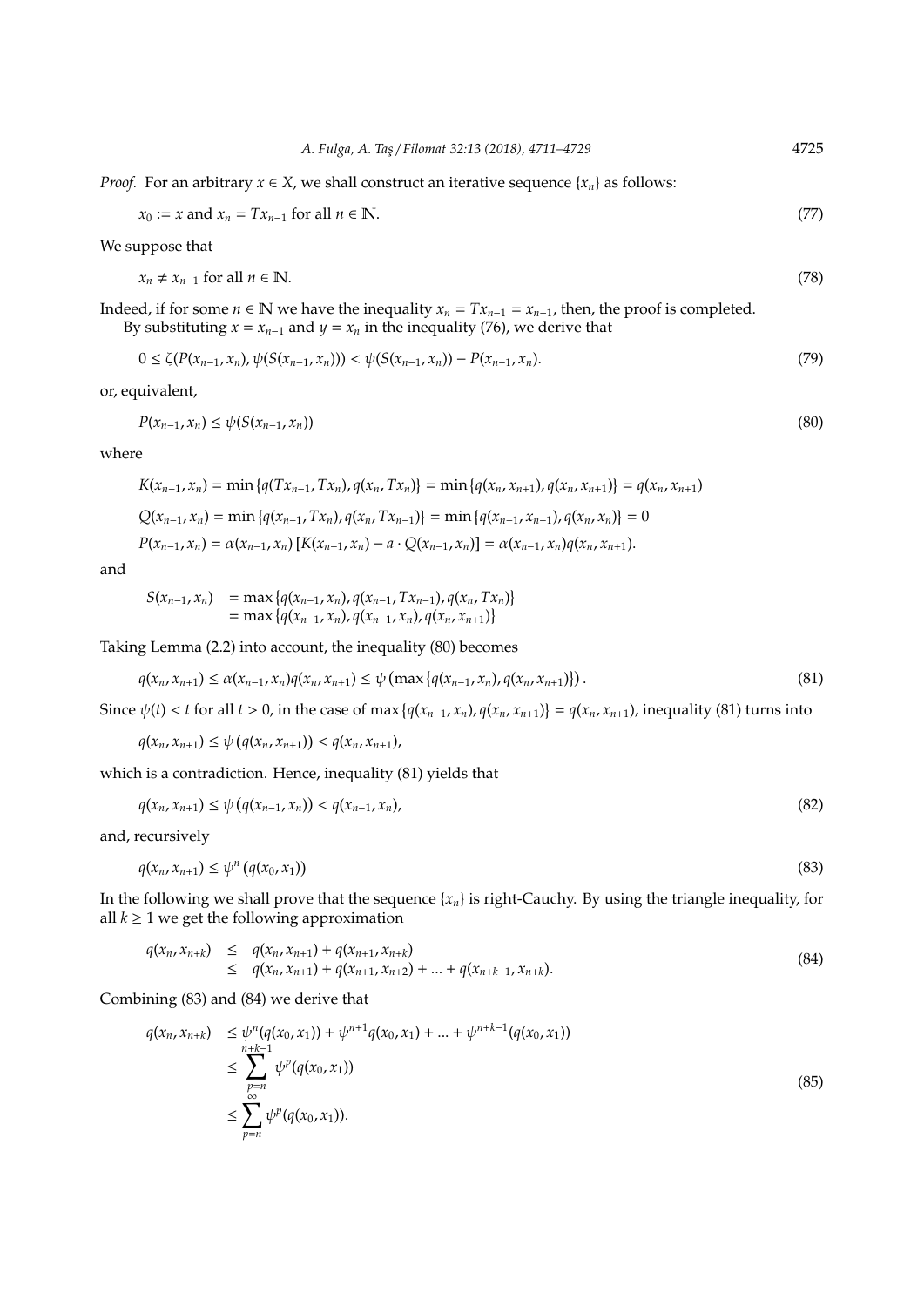Letting  $n \to \infty$  in the above inequality, we derive that  $\sum_{p=n}^{\infty} \psi^p(q(x_0, x_1)) \to 0$ . Hence,  $q(x_n, x_{n+k}) \to 0$  as *n* → ∞. We conclude that the sequence {*x<sub>n</sub>*} is right-Cauchy in (*X*, *q*). Analogously, we shall prove that {*x<sub>n</sub>*} is a left-Cauchy sequence in  $(X, q)$ . For  $x = x_n$  and  $y = x_{n-1}$ , together with Lemma (2.2) we get:

$$
\zeta(P(x_n, x_{n-1}), \psi(S(x_n, x_{n-1}))) \ge 0,
$$
\n(86)

or, equivalent, using (ζ1),

$$
P(x_n, x_{n-1}) \le \psi(S(x_n, x_{n-1})),
$$
\n(87)

where

$$
K(x_n, x_{n-1}) = \min \{q(Tx_n, Tx_{n-1}), q(x_{n-1}, Tx_{n-1})\} = \min \{q(x_{n+1}, x_n), q(x_{n-1}, x_n)\}\
$$

 $Q(x_n, x_{n-1}) = \min \{q(x_n, Tx_{n-1}), q(x_{n-1}, Tx_n)\} = \min \{q(x_n, x_n), q(x_{n-1}, x_n)\} = 0$ 

$$
P(x_n, x_{n-1}) = \alpha(x_n, x_{n-1}) [K(x_n, x_{n-1}) - a \cdot Q(x_n, x_{n-1})]
$$
  
=  $\alpha(x_n, x_{n-1})$  min  $\{q(x_{n+1}, x_n), q(x_{n-1}, x_n)\}\.$ 

and

$$
S((x_n, x_{n-1}) = \max \{q(x_n, x_{n-1}), q(x_n, Tx_n), q(x_{n-1}, Tx_{n-1})\}
$$
  
= max \{q(x\_n, x\_{n-1}), q(x\_n, x\_{n+1}), q(x\_{n-1}, x\_n)\}

Since  $\psi$  is a nondecreasing function, (87) implies that

$$
\min \{q(x_{n+1}, x_n), q(x_{n-1}, x_n)\} \leq \alpha(x_n, x_{n-1}) \min \{q(x_{n+1}, x_n), q(x_{n-1}, x_n)\} \leq \psi \left(\max \{q(x_n, x_{n-1}), q(x_n, x_{n+1}), q(x_{n-1}, x_n)\}\right) < \max \{q(x_n, x_{n-1}), q(x_n, x_{n+1}), q(x_{n-1}, x_n)\}.
$$
\n(88)

We shall examine two cases:

Case 1. If  $\min \{q(x_{n+1}, x_n), q(x_{n-1}, x_n)\} = q(x_{n+1}, x_n)$  we have

$$
q(x_{n+1}, x_n) \le \psi \left( \max \{ q(x_n, x_{n-1}), q(x_n, x_{n+1}), q(x_{n-1}, x_n) \} \right)
$$
\n(89)

(1.*a*.) If max { $q(x_n, x_{n-1})$ ,  $q(x_n, x_{n+1})$ ,  $q(x_{n-1}, x_n)$ } =  $q(x_n, x_{n-1})$ , then (89) becomes

$$
q(x_{n+1}, x_n) < \psi\left(q(x_n, x_{n-1})\right) < \ldots < \psi^n\left(q(x_1, x_0)\right) \tag{90}
$$

Using the triangle inequality, for all  $k \geq 1$ 

$$
q(x_{n+k}, x_n) \le q(x_{n+k}, x_{n+k-1}) + q(x_{n+k-1}, x_{n+k-2}) + \dots + q(x_{n+1}, x_n)
$$
  
\n
$$
\le \psi^n (q(x_1, x_0)) + \dots + \psi^{n+k-1} (q(x_1, x_0))
$$
  
\n
$$
= \sum_{p=n}^{n+k-1} \psi^p (q(x_1, x_0)) < \sum_{p=n}^{\infty} \psi^p (q(x_1, x_0)) \to 0,
$$
\n(91)

as  $n \to \infty$ , which proves that {*x<sub>n</sub>*} is left Cauchy.

(1.*b*.) If max { $q(x_n, x_{n-1}), q(x_n, x_{n+1}), q(x_{n-1}, x_n)$ } =  $q(x_n, x_{n+1})$  then, from Remark 1.14 inequality (89) becomes

$$
q(x_{n+1}, x_n) \le \psi(q(x_n, x_{n+1})) < q(x_n, x_{n+1}).\tag{92}
$$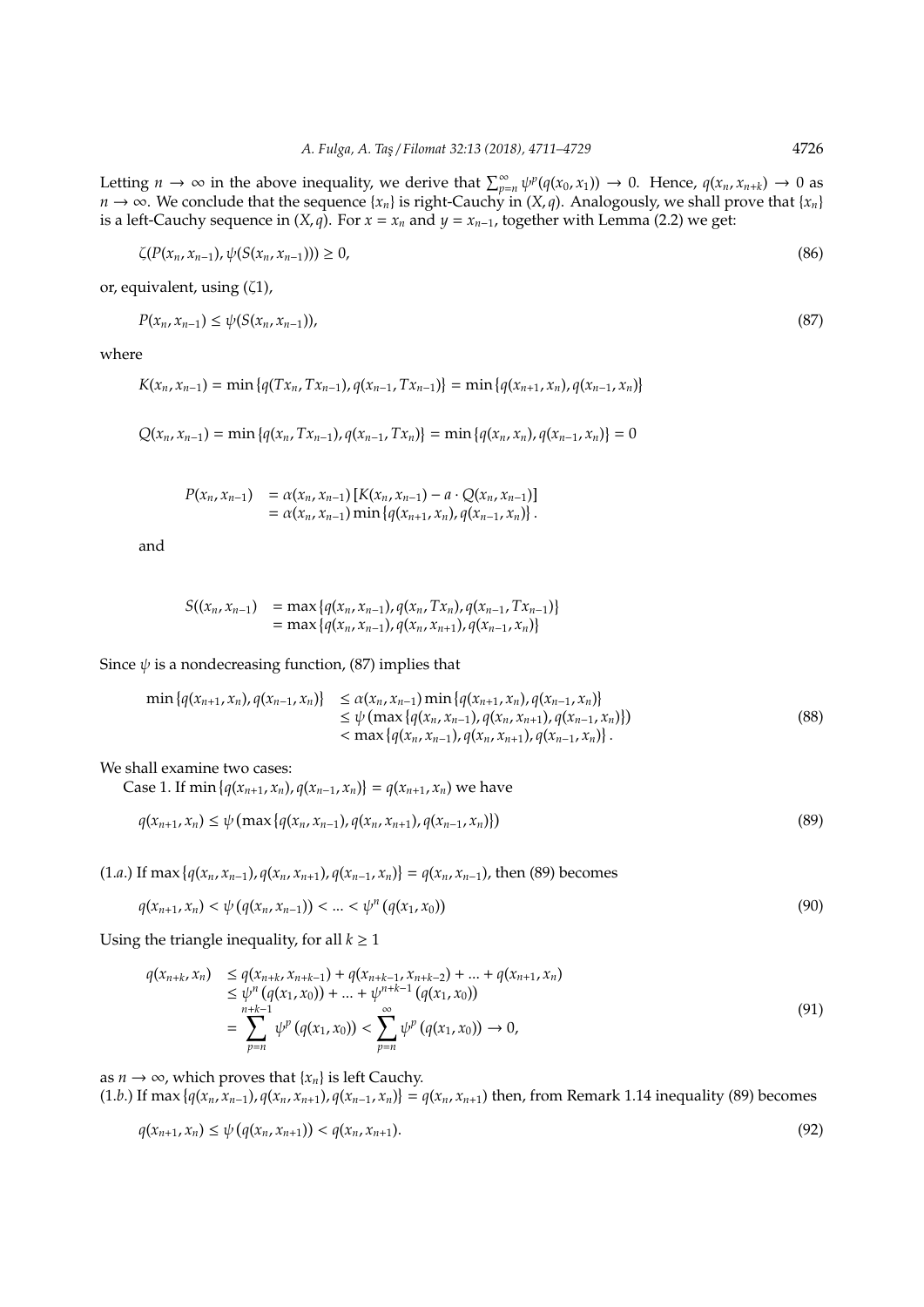*A. Fulga, A. Tas¸* / *Filomat 32:13 (2018), 4711–4729* 4727

Considering triangle inequality, together with (92), for any  $k \ge 1$ , we get

$$
q(x_{n+k}, x_n) \leq q(x_{n+k}, x_{n+k-1}) + q(x_{n+k-1}, x_{n+k-2}) + \dots + q(x_{n+1}, x_n) < q(x_{n+k-1}, x_{n+k}) + q(x_{n+k-2}, x_{n+k-1}) + \dots + q(x_n, x_{n+1}).
$$
 (93)

Using (83) and (85) we conclude that  ${x_n}$  is left Cauchy. (1.c.) If max { $q(x_n, x_{n-1}), q(x_n, x_{n+1}), q(x_{n-1}, x_n)$ } =  $q(x_{n-1}, x_n)$  then, from Remark 1.14 inequality (89) becomes

$$
q(x_{n+1}, x_n) \le \psi(q(x_{n-1}, x_n)) < q(x_{n-1}, x_n). \tag{94}
$$

Using (83) and like above we can show also, that  $\{x_n\}$  is left Cauchy.

Case 2. If min 
$$
\{q(x_{n+1}, x_n), q(x_{n-1}, x_n)\} = q(x_{n-1}, x_n)
$$
 we have  

$$
q(x_{n-1}, x_n) \le \psi \left(\max\{q(x_n, x_{n-1}), q(x_n, x_{n+1}), q(x_{n-1}, x_n)\}\right)
$$
(95)

(2.*a*.) If max { $q(x_n, x_{n-1}), q(x_n, x_{n+1}), q(x_{n-1}, x_n)$ } =  $q(x_n, x_{n-1})$ , then (95) becomes

$$
q(x_{n-1}, x_n) \le \psi(q(x_n, x_{n-1})) < q(x_n, x_{n-1}).\tag{96}
$$

and, by (*ii*) we have

$$
q(x_{n-1}, x_n) < q(x_n, x_{n-1}) \leq Cq(x_{n-1}, x_n),\tag{97}
$$

where  $C > 1$ . By using the (58) and (59) we get, we conclude that it is left Cauchy. (2.*b*.) If max { $q(x_n, x_{n-1}), q(x_n, x_{n+1}), q(x_{n-1}, x_n)$ } =  $q(x_n, x_{n+1})$ , then (95) becomes

$$
q(x_{n-1}, x_n) \le \psi(q(x_n, x_{n+1})) < q(x_n, x_{n+1}).\tag{98}
$$

From (83) and since  $\psi \in \Psi$  we get

$$
q(x_{n-1}, x_n) \le \psi(q(x_n, x_{n+1})) < q(x_n, x_{n+1}) \le \psi(q(x_{n-1}, x_n)) < q(x_{n-1}, x_n), \tag{99}
$$

which is a contradiction.

(2.c.) If max  $\{q(x_n, x_{n-1}), q(x_n, x_{n+1}), q(x_{n-1}, x_n)\} = q(x_{n-1}, x_n)$ , since  $\psi(t) < t$  for all  $t \ge 1$ , we get

$$
q(x_{n-1}, x_n) \le \psi(q(x_{n-1}, x_n)) < q(x_{n-1}, x_n). \tag{100}
$$

This is a contradiction. Using Remark 1.7, we deduce that *x<sup>n</sup>* is a Cauchy sequence in complete quasi-metric space  $(X, q)$ . It implies that there exists  $u \in X$  such that

$$
\lim_{n \to \infty} q(x_n, u) = \lim_{n \to \infty} q(u, x_n) = 0
$$
\n(101)

and using the property (*iv*), (the continuity of T) we obtain

$$
\lim_{n \to \infty} q(x_n, Tu) = \lim_{n \to \infty} q(Tx_{n-1}, Tu) = 0 \tag{102}
$$

and

$$
\lim_{n \to \infty} q(Tu, x_n) = \lim_{n \to \infty} q(Tu, Tx_{n-1}) = 0.
$$
\n(103)

Thus, we have

$$
\lim_{n \to \infty} q(Tu, x_n) = \lim_{n \to \infty} q(x_n, Tu) = 0. \tag{104}
$$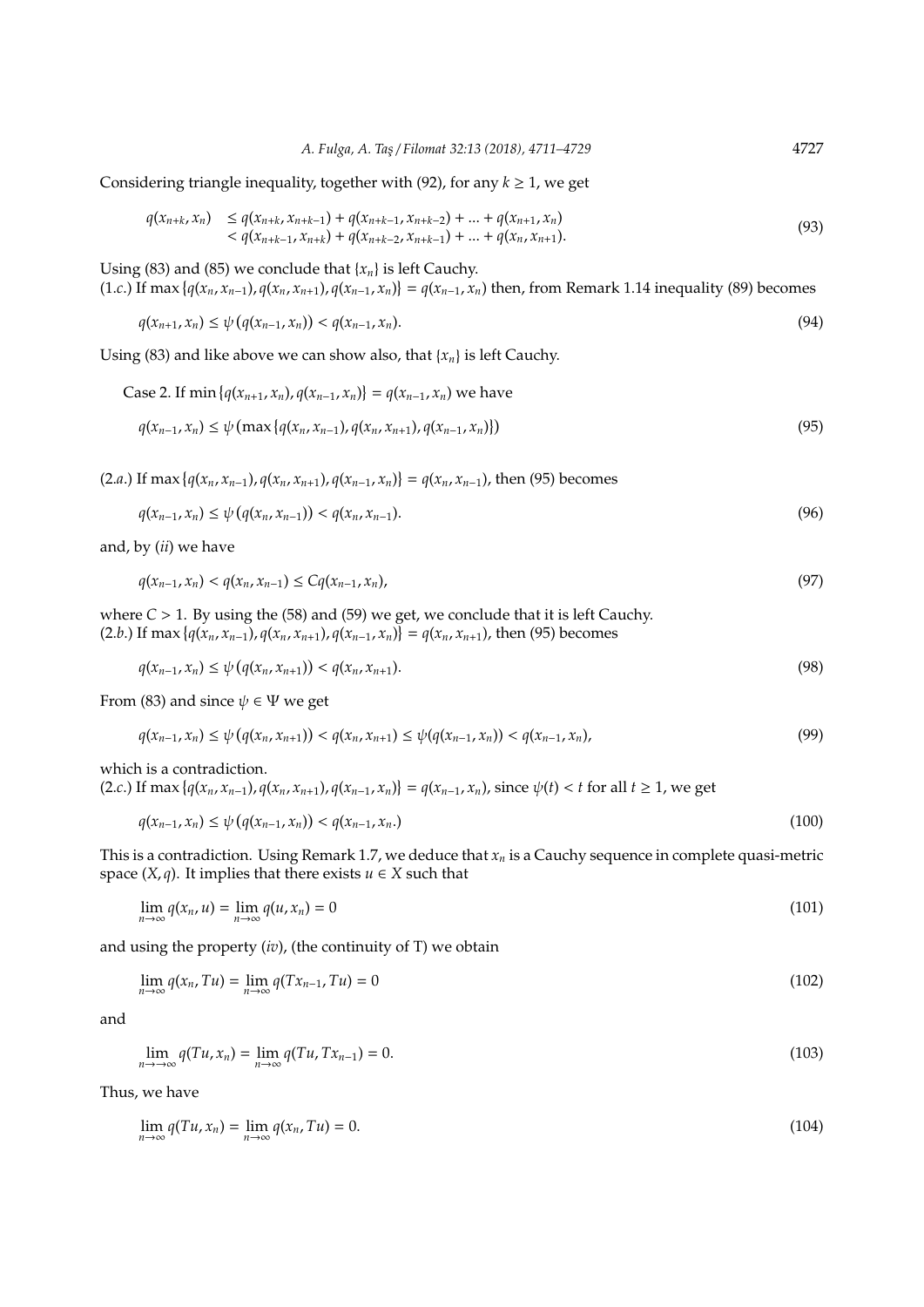It follows from (101) and (104),  $Tu = u$ , that is, *u* is a fixed point of *T*.

If X is regular with respect to  $\alpha$ , then there exists a subsequence  $\{x_{n(k)}\}$  of  $\{x_n\}$  such that  $\alpha(x_{n(k)}, u) \ge 1$  for all *k*. Substituting  $x = x_{n(k)}$  and  $y = u$  in (76) we obtain

$$
\zeta(P(x_{n(k)}, u), \psi(S(x_{n(k)}, u))) \ge 0,
$$
\n(105)

where

$$
P(x_{n(k)}, u) = \alpha(x_{n(k)}, u) \left[ K(x_{n(k)}, u) - a \cdot Q(x_{n(k)}, u) \right]
$$
  
=  $\alpha(x_{n(k)}, u) \left[ \min \left\{ q(Tx_{n(k)}, Tu), q(u, Tu) \right\} - a \cdot \min \left\{ q(x_{n(k)}, Tu), q(u, Tx_{n(k)}) \right\} \right].$  (106)

Since  $\psi$  is a nondecreasing function, the inequality (87) turns into

$$
\min \left\{ q(x_{n(k)+1}, Tu), q(u, Tu) \right\} - a \min \left\{ q(x_{n(k)}, Tu), q(u, x_{n(k)+1}) \right\} \n\leq \alpha(x_{n(k)}, u) \left[ \min \left\{ q(x_{n(k)+1}, Tu), q(u, Tu) \right\} - a \min \left\{ q(x_{n(k)}, Tu), q(u, x_{n(k)+1}) \right\} \right] \n\leq \psi \left( \max \left\{ q(x_{n(k)}, u), q(x_{n(k)}, Tx_{n(k)}), q(u, Tu) \right\} \right) \n< \max \left\{ q(x_{n(k)}, u), q(x_{n(k)}, x_{n(k)+1}), q(u, Tu) \right\}.
$$
\n(107)

Taking the limit as  $k \to \infty$  in the above inequality and using Remark 1.3 we obtain

$$
q(u, Tu) < q(u, Tu) \tag{108}
$$

which is a contradiction. Therefore, we find  $q(u, Tu) = 0$ , that is,  $Tu = u$ .  $\square$ 

**Theorem 2.11.** *Let* (*X*, *q*) *be a complete quasi-metric space which satisfied* (*ii*) *from Theorem (2.10). Suppose that there exist*  $\psi \in \Psi$  *and a self-mapping T, which satisfies* 

$$
K(x, y) - aQ(x, y) \le \psi(S(x, y))\tag{109}
$$

*for all distinct x,*  $y \in X$ *,*  $a \ge 0$ *, where*  $K(x, y)$ *,*  $Q(x, y)$  *and*  $S(x, y)$  *are defined as in Theorem (2.10). Then for each*  $x_0 \in X$  the sequence  $(T^n x_0)$  converges to a fixed point of T.

**Corollary 2.12.** *Let* (*X*, *q*) *be a complete quasi-metric space which satisfied* (*ii*) *from Theorem (2.10). Suppose that there exist a*  $\geq 0$ ,  $k \in [0, 1)$  *and a self-mapping T which satisfies* 

$$
K(x, y) - aQ(x, y) \le k \cdot (S(x, y))
$$
\n<sup>(110)</sup>

*for all distinct x,*  $y \in X$ *, where*  $K(x, y)$ ,  $Q(x, y)$  *and*  $S(x, y)$  *are defined as in Theorem (2.10). Then for each*  $x_0 \in X$  *the sequence* (*T <sup>n</sup>x*0) *converges to a fixed point of T.*

## **References**

- [1] J. Achari, On Cirics non-unique fixed points, Mat. Vesnik, 13 (28)no. 3, 255-257 (1976)
- [2] H.H. Alsulami, E. Karapınar, F. Khojasteh, A.F. Roldán-López-de-Hierro, A proposal to the study of contractions in quasi-metric spaces Discrete Dynamics in Nature and Society 2014, Article ID 269286, 10 pages.
- [3] H. Aydi, M. Jellali, E. Karapinar, On fixed point results for  $\alpha$ -implicit contractions in quasi-metric spaces and consequences, Nonlinear Analysis: Modelling and Control, 21 (1) (2016), 40-56.
- [4] H. Aydi, A. Felhi, E. Karapinar, F.A. Alojail, Fixed points on quasi-metric spaces via simulation functions and consequences, Journal of Mathematical Analysis
- [5] H. Alsulamia, E. Karapınar, V. Rakocevic, Ciric type nonunique fixed point theorems on b-metric spaces Filomat 31:11 (2017), 3147-3156.
- [6] H. Aydi, M. Bota, E. Karapnar, and S. Mitrovic, A fixed point theorem for set-valued quasi-contractions in *b*− metric spaces, Fixed Point Theory and Appl., 2012 (2012), Article Id 88.
- [7] N. Bilgili, E. Karapınar, B. Samet, Generalized  $\alpha \psi$  contractive mappings in quasi-metric spaces and related fixed-point theorems, Journal of Inequalities and Applications 2014, 2014:36.